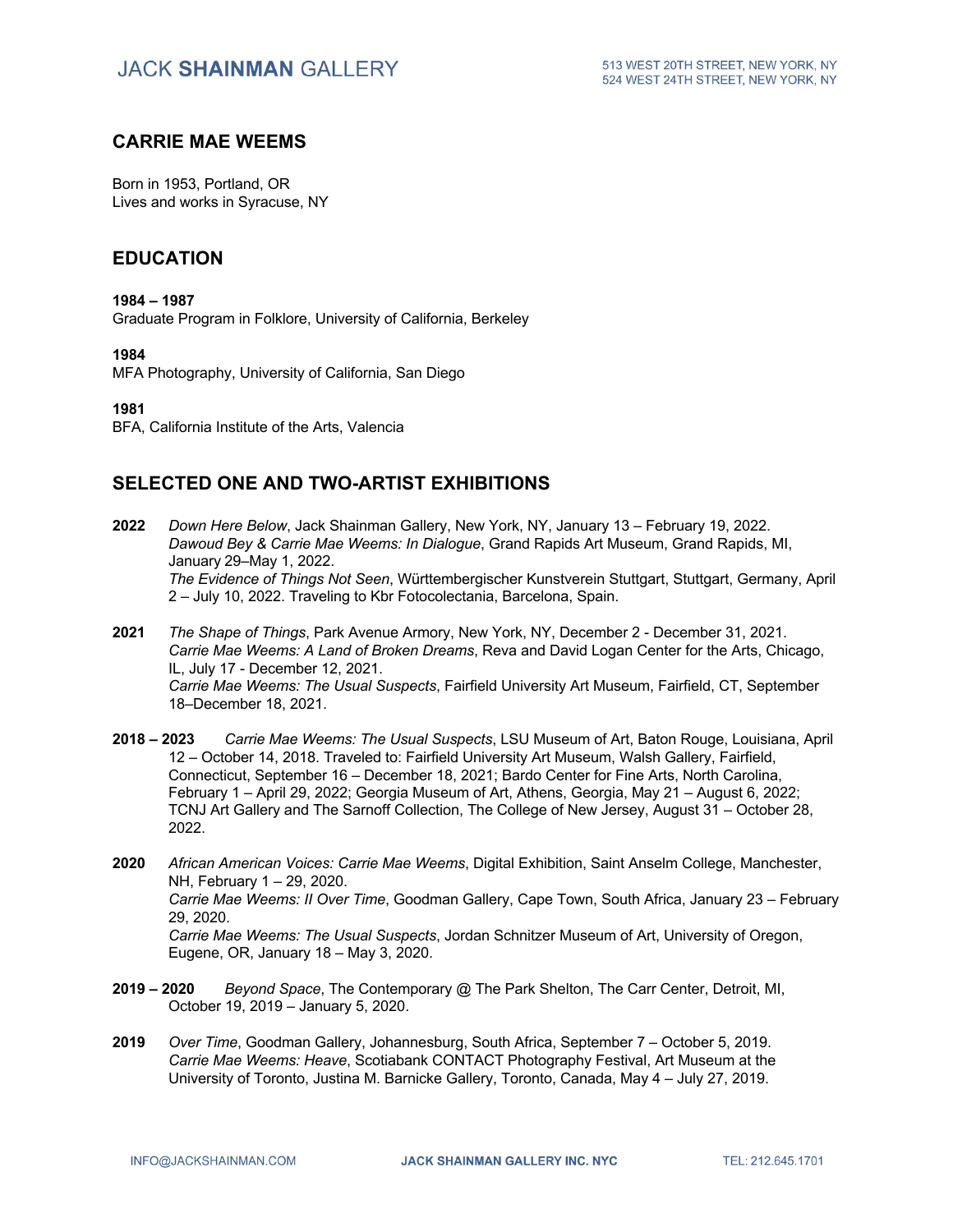*Carrie Mae Weems: Blending the Blues*, Scotiabank CONTACT Photography Festival, CONTACT Gallery, Toronto, Canada, May 1 – July 26, 2019.

*Carrie Mae Weems: Scenes & Take*, Scotiabank CONTACT Photography Festival, TIFF Bell Lightbox, Toronto, Canada, May 1 – May 31, 2019.

*Carrie Mae Weems: Slow Fade To Black*, Scotiabank CONTACT Photography Festival, Metro Hall, Toronto, Canada, Apri 23 – June 4, 2019.

*Carrie Mae Weems: Anointed*, Scotiabank CONTACT Photography Festival, 460 King St W, Toronto, Canada, April 18 – September 6, 2019.

**2018** *Heave*, Cornell Council for the Arts 2018 Biennial, Cornell University, Ithaca, NY, September 20 – November 5, 2018.

*Carrie Mae Weems: Strategies of Engagement*, McMullen Museum of Art, Boston, MA, September 10 – December 12, 2018. Traveled to the Allentown Art Museum, Allentown, PA, January 13 – May 5, 2019.

*Carrie Mae Weems: The Usual Suspects*, LSU Museum of Art, Baton Rouge, LA, April 12 – October 14, 2018.

*Carrie Mae Weems: Sea Island Series*, 1991-1992, Jepson Center for the Arts, Telfair Museums, Savannah, GA, January 26 – May 6, 2018.

*Carrie Mae Weems: From Here I Saw What Happened and I Cried & Selected Works*, Hammonds House Museum, Atlanta, GA, January 19 – April 29, 2018.

- **2016 – 2017** *Carrie Mae Weems: I once knew a girl…*, Ethelbert Cooper Gallery of African & African American Art, Hutchins Center for African & African American Research, Harvard University, Cambridge, MA, September 20, 2016 – January 7, 2017.
- **2016** *Carrie Mae Weems*, Jack Shainman Gallery, New York, NY, October 29 December 10, 2016. *Mirror, Mirror*, Sharon Arts Center, Peterborough, NH, May 11 – July 3, 2016. *Carrie Mae Weems: Considered*, SCAD Museum of Art, Savannah, GA, February 16 – June 12, 2016. *Grace Notes: Reflections for Now*, directed by Carrie Mae Weems, curated by Sarah Lewis, Spoleto Festival USA, College of Charleston, Sottile Theatre, Charleston, SC, June 2016. Traveled to Yale University Art Gallery, New Haven, CT, September 2016.
- **2014** *Carrie Mae Weems: The Museum Series*, Studio Museum in Harlem, New York, NY, January 30 June 29, 2014. *Carrie Mae Weems*, Gallery Paule Anglim, San Francisco, CA, March 19 – April 19, 2014. *Carrie Mae Weems: Color: Real and Imagined*, Pippy Houldsworth Gallery, London, United Kingdom, October 10 – November 15, 2014.
- **2013 – 2014** *Carrie Mae Weems*, Gund Gallery, Kenyon College, Gambier, OH, December 6, 2013 March 2, 2014.
- **2012 – 2014** *Carrie Mae Weems: Three Decades of Photography and Video*, Frist Center for the Visual Arts, Nashville, TN, September 21, 2012 – January 13, 2013. Traveled to: Portland Art Museum, OR, February 2 – May 19, 2013; Cleveland Museum of Art, OH, June 30 – September 29, 2013; Cantor Center for Visual Arts, Stanford University, Stanford, CA, October 16, 2013 – January 5, 2014; Guggenheim Museum, New York, NY, January 24 – May 14, 2014. Curated by Katie Delmez. Catalogue. Texts by David Henry Louis Gates, Jr., Franklin Sirmans, Deborah Willis, and Katie Delmez.
- **2012** *Maddening Crowd*, McNay Art Museum, San Antonio, TX.
- **2011** *Carrie Mae Weems: Kitchen Table Series*, Art Institute of Chicago, IL, May 17 June 5, 2011. *Carrie Mae Weems: Slow Fade to Black*, Williams College Museum of Art and Downstreet Art at the Legacy, Legacy Gallery, North Adams, MA, July 28 – August 21, 2011.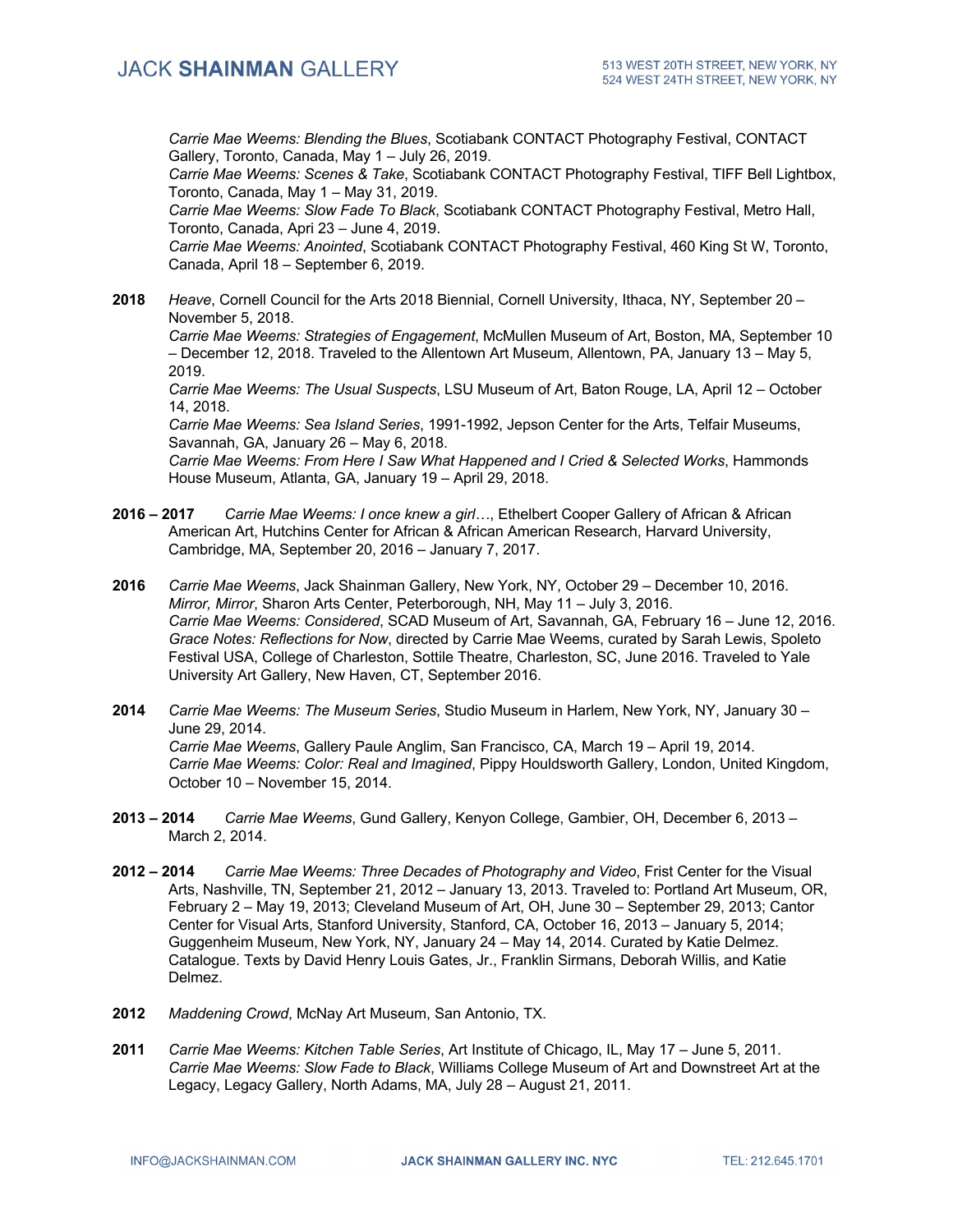**2010** *Carrie Mae Weems: Slow Fade to Black*, Jack Shainman Gallery, New York, NY, April 22 – May 22, 2010.

*Carrie Mae Weems: Social Studies*, Centro Andaluz de Arte Contemporáneo, Seville, Spain, May 20 – September 19, 2010. Curated by Elvira Dyangani Ose. Catalogue. Texts by Elvira Dyangani Ose, Annie E. Coombes, and Greg Tate.

- **2008 – 2009** *Constructing History: A Requiem to Mark the Moment*, organized by ACA Gallery of Savannah College of Art and Design, GA, July 1 – August 31, 2008; Galerie Pfriem, SCAD, Lacoste, France, July 9 – August 28, 2008; Red Gallery, Savannah, GA, October 1 – November 21, 2008, Gallery Paule Anglim, San Francisco, CA, January 7 – 31, 2009. Catalogue.
- **2008** *Carrie Mae Weems: A Survey*, Jack Shainman Gallery, New York, NY, February 7 March 8, 2008.
- **2007** *All About Eve: Women, Sex, and Desire*, Neil L. and Angelica Zander Rudenstine Gallery, W.E.B. Du Bois Institute for African and African American Research, Harvard University, Cambridge, MA. Traveled to Hartnett Gallery, University of Rochester, NY.
- **2006** *Art on the Edge: Carrie Mae Weems —To be Continued*, Contemporary Art Center of Virginia, Virginia Beach, VA. Traveled to Eleanor D. Wilson Museum, Hollins University, Roanoke, VA; Contemporary Art Center of Virginia, Roanoke, VA; The Landscape of Memory, Joe and Emily Lowe Art Gallery, Syracuse, NY. Curated by Wyona Lynch-McWhite.
- **2005** *Carrie Mae Weems: Photographs and Video Installation*, Ann Tower Gallery, University of Kentucky, Lexington, KY, February 18 – April 3, 2005. Curated by Janie Welker. *From Here I Saw What Happened and I Cried + Coming up for Air*, Café Gallery Projects, London, United Kingdom, June 3 – July 3, 2005. Curated by Mark Sealy. *Carrie Mae Weems: Forms of Memory*, Lowe Art Gallery, Syracuse, NY, September 11 – October 12, 2005. *Carrie Mae Weems*, Jack Tilton Gallery, New York, NY, September 21 – October 29, 2005. *Coming Up for Air: 8 Video Works*, Film Screenings, Checkerboard Foundation, New York, NY. *The Landscape of Memory*, Joe and Emily Lowe Art Gallery, Syracuse University, NY. *May Days Long Forgotten*, Film Screening, Miami Art Museum, FL. *Sited for the Record*, Beacon Cultural Foundation, Beacon, NY. *Speak to Me, Say Something*, Film Screening, Everson Museum of Art, Syracuse, NY.
- **2004** *Carrie Mae Weems: The Hampton Project*, Susanne Hilberry Gallery, Ferndale, MI, through April 3, 2004. *Carrie Mae Weems at MoMA Gramercy – Coming Up for Air and Meaning & Landscape*, MoMA Film at the Gramercy, New York, NY, April 5, 2004. *Carrie Mae Weems: The Louisiana Project and Dreaming in Cuba*, Spelman College Museum of Fine Art, Atlanta, GA, July 15 – September 25, 2004. *May Days Long Forgotten* (DVD), Lobby Video Project, MoMA PS1, Queens, NY. *May Days Long Forgotten*, Gallery 210, University of Missouri, St. Louis, MO.
- **2003 – 2007** *The Louisiana Project*, Newcomb Art Gallery, Tulane University, New Orleans, LA, October 9 – December 14, 2003. Traveled to Spelman College Museum of Fine Art, Atlanta, GA, July 15 – September 25, 2004; The Hyde Collection, Glen Falls, NY, February 6 – April 10, 2005; DePaul University Art Gallery, Chicago, IL, July 15 – September 2, 2005; Samek Art Gallery, Bucknell University, Lewisburg, PA, October 14 – November 30, 2005; Polk Museum of Art, Lakeland, FL, December 10, 2005 – February 12, 2006; Museum of the African Diaspora, Brooklyn, NY, July 27 – October 9, 2006; Massachusetts College of Art, Boston, MA, November 8 – December 22, 2006; Hunter Museum of American Art, Chattanooga, TN, January 27 – April 29, 2007.
- **2003** *Africa Series*, Sheppard Fine Arts Gallery, Reno, NV. *Carrie Mae Weems: Mirrors and Windows*, BGSU Fine Arts Center Galleries, Bowling Green State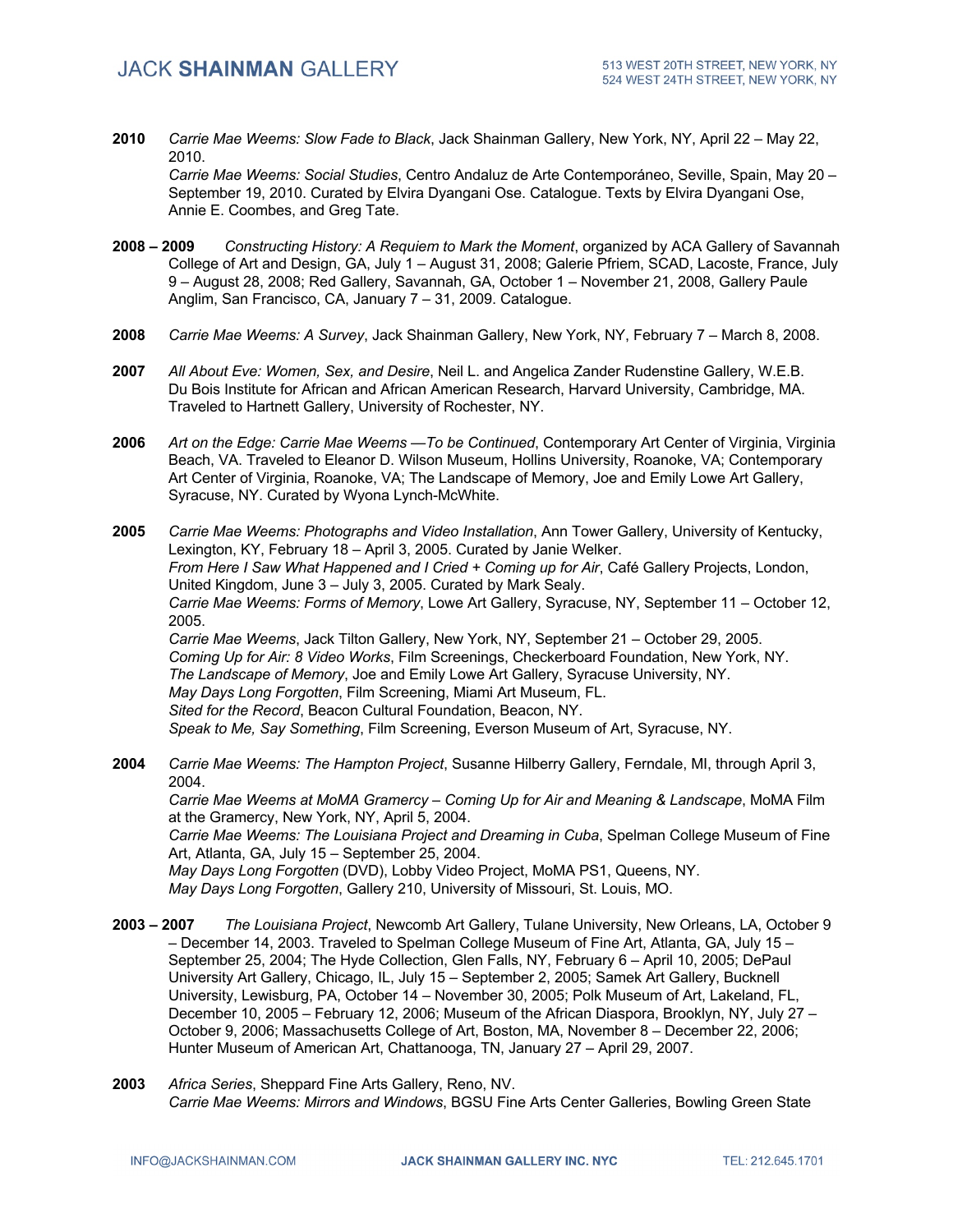University, Bowling Green, OH. *A Certain Kind of Love*, PCOG Gallery, New York, NY. *From Here I Saw What Happened and I Cried*, South Carolina State University, Orangeburg, SC. *May Flowers Long Forgotten & A Little Bit of This and A Little Bit of That*, P·P·O·W, New York, NY. *Photographic Visions of Carrie Mae Weems*, Zora Neale Hurston National Museum of Fine Arts, Eatonville, FL. *Project Space*, Beacon Cultural Project, Beacon, NY. *Ritual & Revolution*, University Arts Gallery, San Diego State University, San Diego, CA.

**2000 – 2002** *Carrie Mae Weems: The Hampton Project*, Williams College Museum of Art, Williamstown, MA, March 4 – October 22, 2000. Traveled to International Center of Photography, New York, NY, January 27 – April 15, 2001; The High Museum of Art, Folk Art and Photography Galleries, Atlanta, GA, June 2 – September 6, 2001; The University Museum, California State Long Beach, CA, January 29 – April 27, 2002; The Nelson-Atkins Museum of Art, Kansas City, MO, October 20, 2001 – January 6, 2002; The Hood Museum, Dartmouth College, Hanover, NH, September 14 – December 1, 2002. Catalogue. Texts by Vivian Patterson, Frederick Rudolph, Constance W. Glenn, Deborah Willis-Kennedy, Jeanne Zeidler.

*Self & Soul: The Architecture of Intimacy*, Asheville Art Museum, NC, March 7 – May 25, 2003.

- **1999 – 2004** *The Jefferson Suite*, Santa Barbara Museum of Art, Santa Barbara, CA, 1999. Traveled to Parrish Art Museum, Southampton, NY, 2001; Palmer Museum of Art, University Park, PA, 2002; University of Virginia Art Museum, Charlottesville, VA, 2004; Annie Gawlak Fine Arts, Washington, DC.
- **1999** *Ritual & Revolution*, Rhona Hoffman Gallery, Chicago, IL. *Telling Histories: Installations by Ellen Rothenberg and Carrie Mae Weems*, Boston University Art Gallery, MA.
- **1998 – 1999** *Recent Work: Carrie Mae Weems 1992-1998*, Everson Art Museum, Syracuse, NY. *Ritual & Revolution*, DAK'ART 98: Biennale of Contemporary Art, Galerie Nationale d'Art, Dakar, Senegal. Traveled to Berkeley Art Museum, University of California, Berkeley, CA; Kunstlerhaus Bethanien, Berlin, Germany. *Who What When Where*, Whitney Museum of American Art at Phillip Morris, New York, NY.
- **1998** Tubman African American Museum, Macon, GA.
- **1997** *2nd Johannesburg Biennale*, Africus Institute for Contemporary Art, Johannesburg, South Africa. Cline LewAllen Contemporary, Santa Fe, NM. Three Rivers Festival, Philadelphia, PA. Virginia Museum of Fine Arts, Richmond, VA.
- **1996** *Carrie Mae Weems: The Kitchen Table Series*, Contemporary Arts Museum, Houston, TX. *From Here I Saw What Happened And I Cried*, P·P·O·W, New York. Traveled to Rhona Hoffman Gallery, Chicago, IL; Gallery Anglim Gilbert, San Francisco, CA; The Bunting Institute, Cambridge, MA. *Sea Island Series and Africa Series*, Krannert Art Museum, University of Illinois at Urbana-Champaign, IL.
- **1995** *Africa Series*, Projects 52, Museum of Modern Art, New York, NY. *Carrie Mae Weems Reacts to Hidden Witness*, J. Paul Getty Museum of Art, Malibu, CA. The Hood Museum of Art, Dartmouth College, Hanover, NH.
- **1994 – 1995** *Sea Island Series*, University of Alabama, Sarah Moody Gallery of Art, Tuscaloosa, AL, October 28 – December 4, 1994. Traveled to Northern Illinois University, NIU Art Museum, Dekalb, IL, January 17 – February 25, 1995; Southern Oregon State College, Schneider Museum of Art, Ashland, OR, March 17 – June 25, 1995; The University of South Carolina, McKissick Museum, Columbia, SC,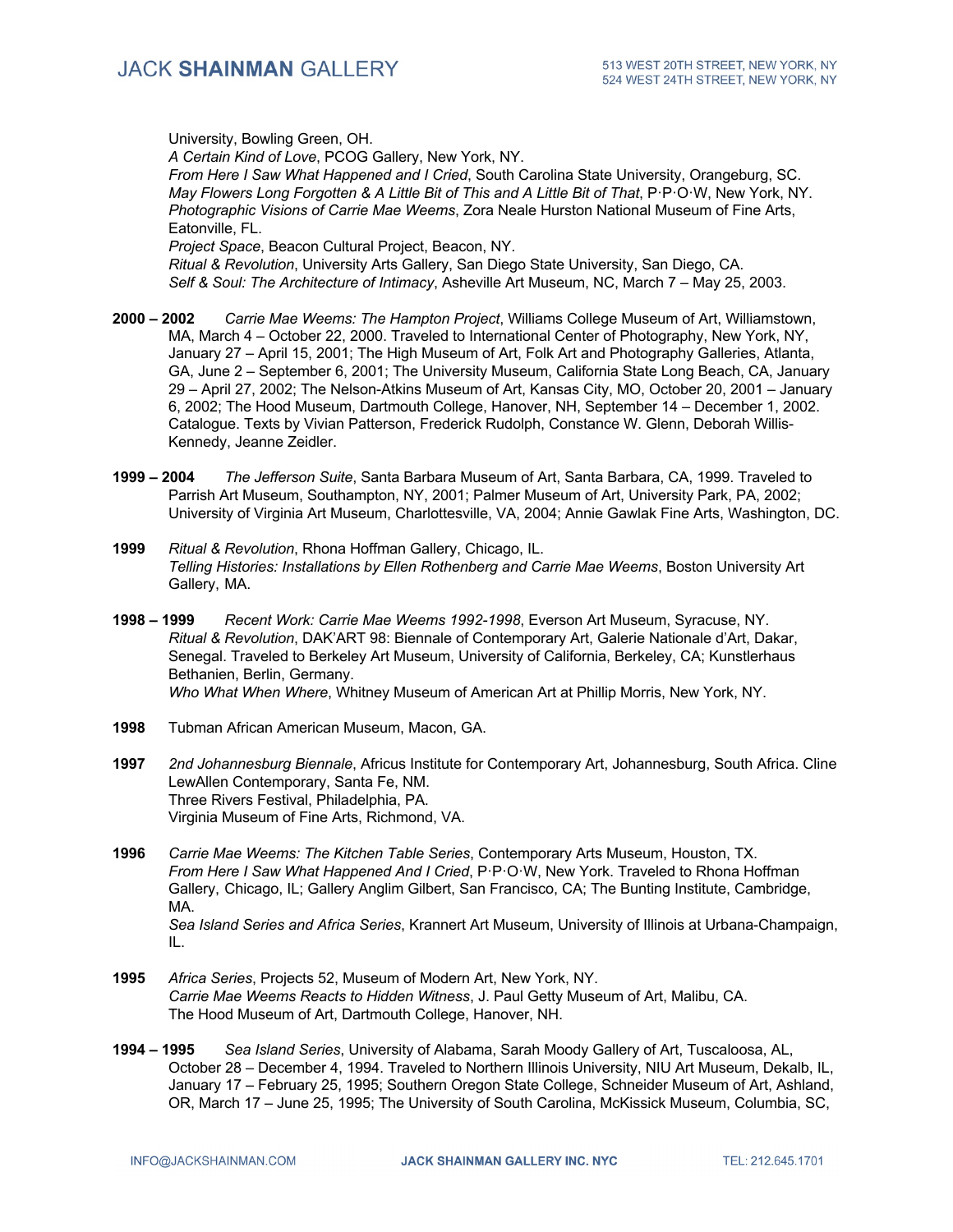March 14 – June 25, 1995; The University of Iowa, Museum of Art, Iowa City, IA, September 2 – October 22, 1995.

- **1994** Dartmouth College, Hood Museum of Art, Hanover, NH.
- **1993 – 1995** *Carrie Mae Weems*, The National Museum of Women in the Arts, Washington DC, January 7 – March 21, 1993. Traveled to The Forum, St. Louis, MO, April 9 – May 15, 1993; San Francisco Museum of Modern Art, CA, June 9 – August 4, 1993; Center for the Fine Arts, Miami, FL, August 28 – November 7, 1993; California Afro-American Museum, Los Angeles, CA, December 8, 1993 – February 28, 1994; Portland Art Museum, OR, March 23 – May 22, 1994; Walker Art Center, Minneapolis, MN, July 23 – October 2, 1994; Institute of Contemporary Art, Philadelphia, PA, October 28, 1994 – January 8, 1995; Contemporary Arts Center, Cincinnati, OH, February 3 – April 2, 1995. Catalogue.
- **1993** The Fabric Workshop, Philadelphia, PA. New Langton Arts, San Francisco, CA.
- **1991 – 1993** *And 22 Million Very Tired and Very Angry People*, The New Museum of Contemporary Art, New York, NY. Traveled to Walter/McBean Gallery, San Francisco Art Institute, CA.
- **1991** *Carrie Mae Weems*, Matrix Gallery, Wadsworth Athenaeum, Hartford, CT. *Carrie Mae Weems: Two Works*, University of Southern California at Irvine, Irvine, CA. *Currents: Carrie Mae Weems*, Institute of Contemporary Art, Boston, MA. Trustman Gallery, Simmons College, Boston, MA. *Carrie Mae Weems: Family Pictures and Stories: A Photographic Installation*, Freedman Gallery, Albright College, Center for the Arts, Reading, PA, September 12 – October 6, 1991.
- **1990** *Calling Out My Name*, CEPA Gallery, Buffalo, NY. Traveled to P·P·O·W, New York, NY.
- **1989** *March*, Rhode Island School of Design, Providence, RI.
- **1987** Hampshire College Art Gallery, October, Amherst, MA.
- **1984 – 1993** *Family Pictures and Stories*, Multi-Cultural Gallery, San Diego, CA. Traveled to Albright College, Reading, PA, 1991; Art Complex Museum, Duxbury, MA,1991; Cleveland Center for Contemporary Art, OH, 1993.

### **SELECTED GROUP EXHIBITIONS**

- **2022 – 2023** *Free as they want to be*, National Underground Railroad Freedom Center, Cincinnati, OH, September 30, 2022–March 6, 2023. Forthcoming.
- **2022** *A Movement in Every Direction: Legacies of the Great Migration*, Mississippi Museum of Art, Jackson, MS, April 9 – September 11, 2022.

*Competere*, Bo Bartlett Center, College for the Arts, Columbus State University, Columbus, GA, April 8 - June 17, 2022.

*A Site of Struggle: American Art Against Anti-Black Violence*, The Block Museum of Art, Northwestern University, Evanston, IL, January 16 – July 10, 2022.

*Media Relay: An Exhibition in Two Parts*, National Academy of Design, New York, NY, January 13 - February 27, 2022.

*Beneath Tongues* Architecture and Design Series: 6th Edition Curated by Sable Elyse Smith, Swiss Institute, New York, NY, January 21 – April 17, 2022.

*What is Left Unspoken*, Love, High Museum of Art, Atlanta, GA, March 25 – August 14, 2022.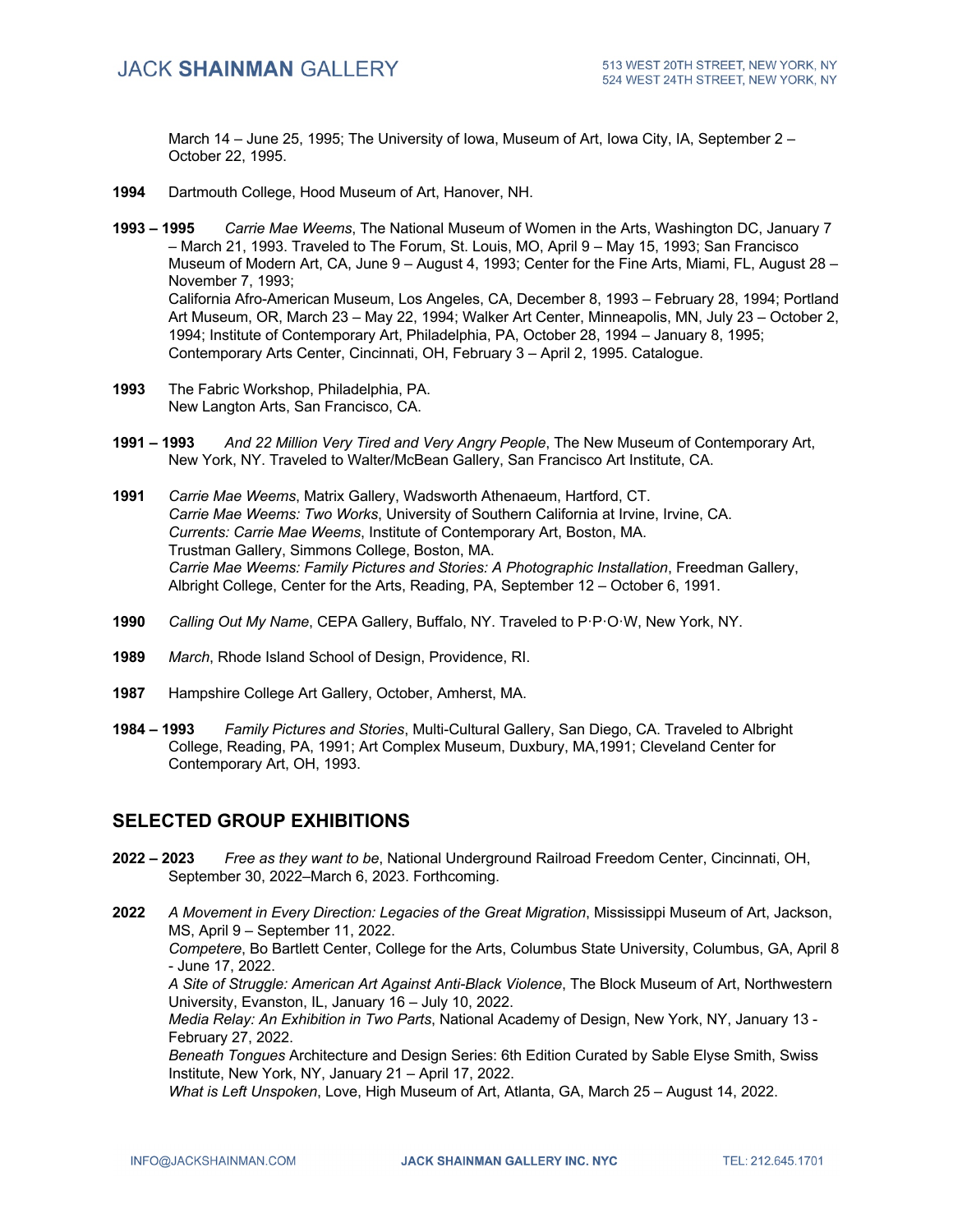*Picturing Black Girlhood: Moments of Possibility*, Express Newark, Rutgers University, Newark, NJ, February 12 - July 2, 2022.

**2021 – 2022** *There is a Woman in Every Color: Black Women in Art*, Bowdoin College Museum of Art, Brunswick ME, September 16, 2021 – January 30, 2022.

*Curator's Choice*, Jepson Center, Telfair Museums, Savannah, GA, April 30, 2021 - February 13, 2022.

*Black American Portraits*, LACMA, Los Angeles, CA, November 7, 2021 - April 17, 2022. *Photographing the Fantastic*, NSU Art Museum, Fort Lauderdale, FL, November 20, 2021 – Spring 2022.

**2021** *Artes Mundi 9*, Artes Mundi, National Museum Cardiff, Cathays Park, UK, March 15 - September 5, 2021.

*NOT I: Throwing Voices (1500 BCE - 2020 CE)*, LACMA, Los Angeles, California, April 1, 2021 – July 25, 2021.

*Who What When Where*, The Everson Museum of Art, Syracuse, NY, April 10 - August 22, 2021. *Off The Record*, Guggenheim Museum, New York, New York, April 2 – September 27, 2021.

*Charlottesville Collects African American Art of the 20th and 21st Century*, Jefferson School African American Heritage Center, Charlottesville, VA, January 30 - May 1, 2021.

*Toward Common Cause: Art, Social Change, and the MacArthur Fellows at 40*, The Smart Museum of Art, Chicago, IL, July 15–December 19, 2021.

*Well/Being: An Exhibition on Healing and Repair*, University Art Museum, Albany, NY, August 4 - December 11, 2021.

*In Her View*, Minneapolis Institute of Art, Minneapolis, Minnesota, July 3 - December 12, 2021. *Force Majeure*, Tarble Arts Center at Eastern Illinois University, Charleston, IL, September 24 - December 2021.

*Interior Infinite*, The Polygon Gallery, North Vancouver, BC, June 25 - September 5, 2021.

**2020 – 2021** *Never Done: 100 Years of Women in Politics and Beyond*, Tang Teaching Museum and Art Gallery, Saratoga Springs, NY, July 20, 2020 - June 18, 2021. *2020/20+ Women @ NBMAA*, New Britain Museum of American Art, New Britain, CT, January 24, 2020 – January 31, 2021.

*Gathering Clouds: Photographs from the Nineteenth Century and Today*, Eastman Museum, Rochester NY, July 26 – January 3, 2021.

*Rear Window*, online at White Cube, November 13 – January 19 2021

*Open Ended: Painting and Sculpture, 1900 to Now*, San Francisco Museum of Modern Art, San Francisco, CA, Ongoing

*Grief and Grievance: Art and Mourning in America*, New Museum, New York, NY, January 26 – June 13, 2021.

*Some Day is Now: Women, Art & Social Change*, New Britain Museum of American Art, New Britain, Connecticut, October 1, 2020 – January 24, 2021

*History of Photography*, Eastman Museum, Rochester, NY, July 16, 2020 – March 2021.

*It Comes in Many Forms: Islamic Art from the Collection*, RISD Museum, Providence, RI, October 2, 2020 – March 7, 2021.

*Artes Mundi 9*, National Museum Cardiff, Cardiff, United Kingdom, February 13 - June 6, 2021. *Necessary Trouble: Civil Rights Era Photography and Contemporary Art*, Girl's Club Collection, Ft. Lauderdale, FL, December 4th, 2020 – June 25th, 2021.

*Lyle Ashton Harris: Ektachrome Archive*, Institute of Contemporary Art Miami, Miami, FL, September 23rd, 2020 – November 21st, 2021.

**2020** *Maskulinitäten*, Kölnischer Kunstverein, Cologne, Germany, September 1 – November 24, 2020. *Duro Olowu: Seeing Chicago*, Museum of Contemporary Art Chicago, IL, February 29 – September 27, 2020.

*Push the limits*, Fondazione Merz, Torino, Italy, Sept. 7 2020- Jan 31, 2021. *Riffs and Relations*, The Phillips Collection, Washington, DC, February 29 – May 24, 2020.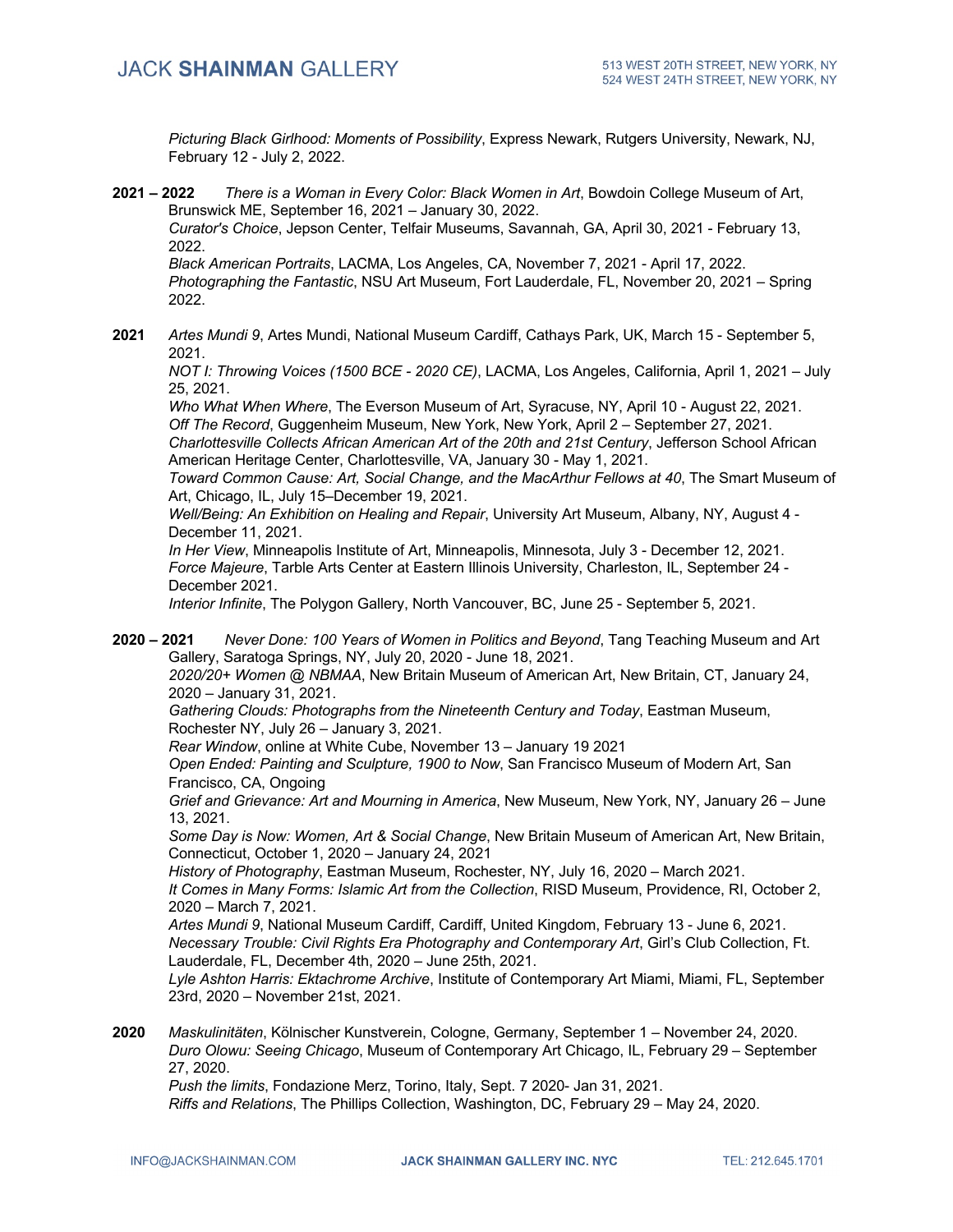*Modern Women, Modern Vision: Works from the Bank of America Collection*, Tampa Museum of Art, Tampa, FL, February 20 – May 24, 2020.

*Tell Me Your Story*, Kunsthal KAdE, Amersfoort, The Netherlands, February 8 – May 17, 2020. *Fact and Fiction in Contemporary Photography*, Joslyn Museum, Omaha, NE, February 8 – May 10, 2020.

*African Cosmologies*, FotoFest Biennial 2020, Houston, TX, March 8 – April 19, 2020. *Celebrating Suffrage: Women Artists from the Collection*, Munson Williams Proctor Arts Institute, Utica, NY, February 29 – April 19, 2020.

*School Photos and Their Afterlives*, Hood Museum of Art, Dartmouth, Hanover, NH, January 8 – April 12, 2020.

**2019-2021** *OFF-SPRING: New Generations*, 21c Kansas City, Kansas City, MO, June 2019 – January 2021.

**2019 – 2020** *Unseen: 35 Years of Collecting Photographs*, The J. Paul Getty Museum, Los Angeles, CA, December 19, 2019 – March 8, 2020.

*Cosmic Rhythm Vibrations*, Nasher Museum of Art, Duke University, Durham, NC, September 28, 2019 – March 1, 2020.

*Great Force*, Institute for Contemporary Art, Richmond, VA, October 5, 2019 – January 5, 2020. *Where Art Might Happen: The Early Years of CalArts*, Kestner Gesellschaft, Hanover, Germany, August 30 – November 10, 2019. Traveling to Kunsthaus Graz, Graz, Austria, March 13 – June 7, 2020.

*Water After All*, MCA, Chicago, Illinois, December 14, 2019 – March 13, 2020.

**2019** *13th Havana Biennial*, Havana, Cuba, April 12 – May 12, 2019.

*Wendy Red Star: A Scratch on the Earth*, Newark Museum, Newark, NJ, February 23 – May 19, 2019. *Theaters of Fiction*, Wellin Museum of Art, Hamilton College, Clinton, NY, February 16 – June 9, 2019. *Dreamweavers*, UTA Artist Space, Beverly Hills, CA, February 13 – April 13, 2019. *Prisoner of Love*, Museum of Contemporary Art Chicago, Chicago, IL, January 26 – October 27, 2019. *On Their Own Terms*, Wingate Center of Art and Design, Little Rock, AR, January 17 – March 10, 2019.

**2018 – 2019** *A Body Measured Against the Earth*, Museum of Contemporary Art Chicago, Chicago, IL, August 21, 2018 – April 7, 2019.

*Parking on Pavement*, The School | Jack Shainman Gallery, Kinderhook, NY, November 17, 2018 – March 2, 2019.

*50 States / For Freedom's Initiatives*, Hutchins Center for African and African American Research, Harvard University, Cambridge, MA, October 17, 2018 – January 21, 2019.

*The Notion of Family*, California African American Museum, Los Angeles, CA, September 26, 2018 – March 3, 2019.

**2018** *Matera Imagined/Matera Immaginata*, Italian Cultural Institute, New York, NY, November 13 – December 18, 2018.

*Dread and Delight: Fairy Tales in an Anxious World*, Weatherspoon Art Museum, Greensboro, NC, August 25 – December 9, 2018. Traveled to Faulconer Gallery, Grinnell College, IA, February 2 – April 28, 2019; Akron Art Museum, Akron, OH, June 29 – September 22, 2019.

*MUSE: Mickalene Thomas Photographs and tête-à-tête*, Henry Art Gallery, Seattle, WA, July 14 – September 20, 2018.

*Orientation: The Racial Imaginary Institute Biennial*, Jack Shainman Gallery, 513 West 20th Street, New York, NY, June 28 – August 10, 2018.

*We Wanted A Revolution: Black Radical Women, 1965-85*, Institute of Contemporary Art, Boston, MA, June 27 – September 30, 2018.

*Jason Moran*, Walker Art Center, Minneapolis, MN, April 26 – August 26, 2018. Traveled to Institute for Contemporary Arts, Boston, MA, September 19, 2018 – January 21, 2019; Wexner Center for the Arts, Columbus, OH, June 1 – August 11, 2019.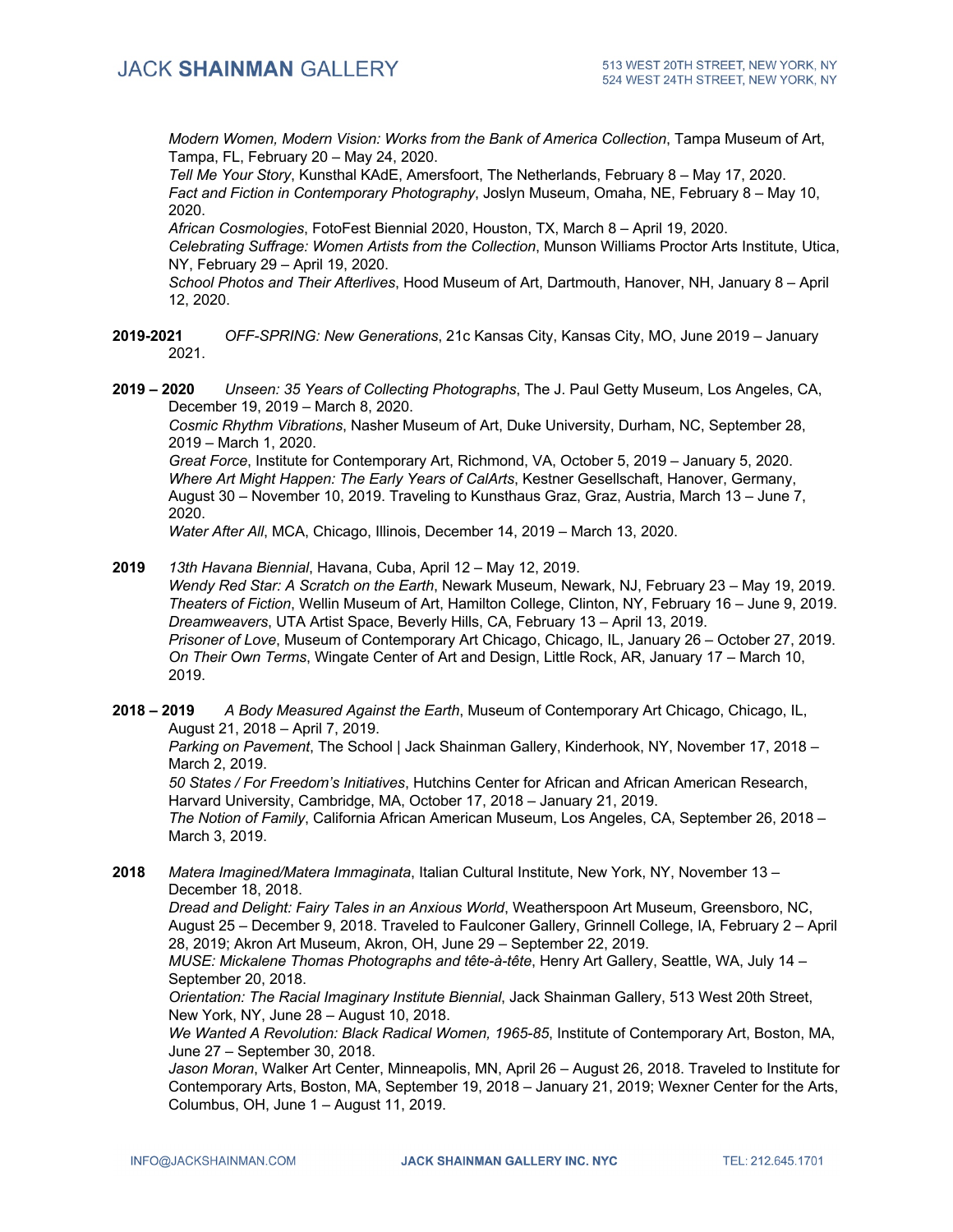*All Power: Visual Legacies of the Black Panther Party*, Photographic Center Northwest, Seattle, WA, April 20 – June 10, 2018.

*Margin and Center*, Houston Center for Photography, Houston, TX, March 9 – April 29, 2018. *Family Pictures*, Columbus Museum of Art, Columbus, OH, February 16 – May 20, 2018.

**2017 – 2018** *Matera Imagined/Matera Immaginata: Photography and a Southern Italian Town*, Museo nazionale dell'arte medievale e moderna, Palazzo Lanfranchi, Italy, December 7, 2017 - February 4, 2018.

*Woman with a Camera*, Museum of Contemporary Art Chicago, Chicago, IL, July 8, 2017 – January 14, 2018.

**2017** *Innovative Approaches, Honored Traditions*, The Ruth and Elmer Wellin Museum of Art, Hamilton College, Clinton, NY, September 9 – December 10, 2017.

*Art of the Selfie*, Helen Day Art Center, Stowe, VT, September 22 - November 11, 2017. *Blue Black*, Pulitzer Arts Foundation, St. Louis, MO, June 9 – October 7, 2017. Curated by Glenn Ligon.

*Power: Work By African American Women from the Nineteenth Century to Now*, Sprüth Magers, Los Angeles, CA, March 29 – June 10, 2017. Curated by Todd Levin.

*We Wanted a Revolution: Black Radical Women, 1965-85*, Brooklyn Museum, NY, April 21 – September 17, 2017.

*Regarding the Figure*, Studio Museum Harlem, New York, NY, April 20 – August 6, 2017.

**2016 – 2017** *The Human Image: From Velazquez to Viola*, Feigen Contemporary, New York, NY, October 13, 2016 – February 18, 2017.

*Witness*, Museum of Contemporary Art Chicago, Chicago, IL, July 2, 2016 – February 12, 2017. *Southern Accent: Seeking the American South in Contemporary Art*, Nasher Museum of Art, Duke University, Durham, NC, September 1, 2016 – January 8, 2017. Traveled to Speed Art Museum, Louisville, KY, April 30 – August 20, 2017. Curated by Trevor Schoonmaker.

*The Future is Female*, 21C Museum Hotel, Louisville, KY, November 2016 – May 2017. *All Power to the People: Black Panthers at 50*, Oakland Museum of California, Oakland, CA, October 8, 2016 – February 12, 2017.

*Collect Call*, Samek Art Museum, Bucknell University, Lewisburg, PA, March 22 – June, 5, 2016. *The Uses of Photography: Art, Politics, and the Reinvention of a Medium*, Museum of Contemporary Art, San Diego, CA, September 24, 2016 – January 2, 2017.

*Poetics of Place*, The Metropolitan Museum of Art, New York, NY, December 12, 2016 – June 25, 2017.

*tête-à-tête*, David Castillo Gallery, Los Angeles, CA, November 28, 2016 – January 31, 2017. Curated by Mickalene Thomas.

*Real / Radical / Psychological: The Collection on Display*, Mildred Lane Kemper Art Museum at Washington University, St. Louis, MO, September 6, 2016 – January 15, 2017.

**2016** *The Human Image: From Velazquez to Viola*, Richard L. Feigen & Co., New York, NY, October 13 – December 23, 2016.

*Berkeley Eye: Perspectives from the Collection*, University of California, Berkeley Art Museum – Pacific Film Archive, Berkeley, CA, July 13 – December 11, 2016.

*There Was a Whole Collection Made: Photography from Lester and Betty Guttman*, Smart Museum of Art, The University of Chicago, Chicago, IL, September 22 – December 30, 2016.

*Framing Beauty: Intimate Visions*, Grunwald Gallery of Art, Bloomington, IN, August 26 – October 6, 2016.

*Invisible Adversaries: Marieluise Hessel Collection*, CCS Bard Hessel Museum, Annendale-on-Hudson, NY, June 25 – September 18, 2016.

*Blackness in Abstraction*, Pace Gallery, New York, NY, June 24 – August 19, 2016.

*For Freedoms*, Jack Shainman Gallery, New York, NY, June – July 29, 2016.

Strange Oscillations and Vibrations of Sympathy, University Galleries of Illinois State University, Normal, IL, October 25 – December 20, 2016.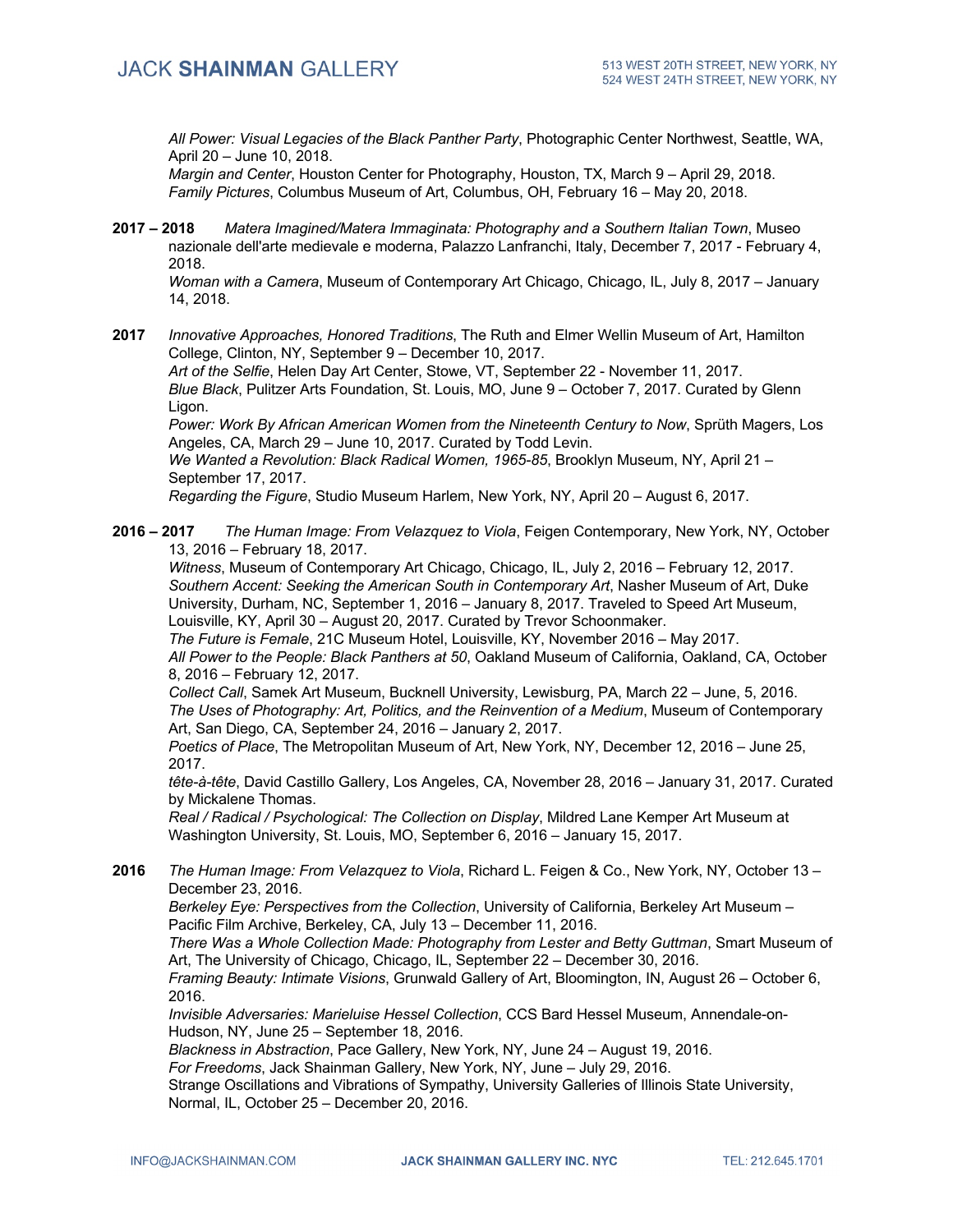*Contemporary Highlights from the Collection*, National Academy Museum, New York, NY, February 4 – May 8, 2016.

*Recharging the Image: Selections from the Mott-Warsh Collection*, Visual Arts Center of New Jersey, Summit, NJ, April 4 – July 10, 2016.

*Muse: Mickalene Thomas Photographs and tête-à-tête*, Aperture Gallery, New York, NY, January 28 – March 17, 2016.

*Mirror Mirrored: Art Meets the Monsters*, Washington Project For the Arts, Washington, DC, March 4 – April 15, 2016.

*You Go to My Head*, Galerie Daniel Templon, Brussels, Belgium, April 21 – May 28, 2016. *Who We Be*, Cantor Arts Center, Stanford University, Stanford, CA, March 30 – June 27, 2016. *Los Angeles Film Forum at MOCA*, MOCA Museum of Contemporary Art, Los Angeles, CA, March 10, 2016.

**2015 – 2017** *No Man's Land: Women Artists from the Rubell Family Collection*, Miami, FL, December 2, 2015 – May 28, 2016. Traveled to National Museum of Women in the Arts, Washington, DC, September 24 – January 15, 2017.

**2015 – 2016** *Us Is Them*, The Pizzuti Collection, Columbus, OH, September 18, 2015 – April 2, 2016. *Winter in America*, The School | Jack Shainman Gallery, Kinderhook, NY, October 17, 2015 – March 19, 2016.

*Celebrating Photography at the National Gallery of Art: Recent Gifts*, National Gallery of Art, Washington, DC, November 1, 2015 – March 13, 2016. Catalogue.

*Flowers, Fruit, Books, Bones: Still Life from the Center for Creative Photography*, Phoenix Art Museum and the Center for Creative Photography, Phoenix, AZ, December 5, 2015 – May 15, 2016. *Thirty-Nine Years*, Susanne Hilberry Gallery, Ferndale, MI, December 12, 2015 – February 13, 2016.

**2015** *Represent: 200 Years of African American Art*, Philadelphia Museum of Art, Philadelphia, PA, January 10 – April 5, 2015.

*Under Color of Law*, The Philip and Muriel Berman Museum of Art at Ursinus College, Collegeville, PA, January 27 – May 15, 2015.

*An Exhibition of African American Photographers from the Daguerreian to the Digital Eras*, Marshall Fine Arts Center, Haverford College, Haverford, PA, January 30 – April 25, 2015.

*Triennale di Milano: Art & Foods Rituals Since 1851*, Milano, Italy, April 9 – November 1, 2015. *The Memory of Time: Contemporary Photographs at the National Gallery of Art, Acquired with the Alfred H. Moses and Fern M. Schad Fund*, National Gallery of Art, Washington, DC, May 3 – September 13, 2015. Catalogue.

*A Voice Remains*, Pippy Houldsworth Gallery, London, United Kingdom, April 24 – May 30, 2015. *Portraits and Other Likenesses from SFMOMA*, Museum of the African Diaspora, San Francisco, CA, May 08 – September 27, 2015.

*Nero su Bianco*, American Academy in Rome, Italy, May 26 – July 19, 2015.

*ReSignifications*, Museo Stefano Bardini, Villa la Pietra, Fondazione Biagiotti Progetto Arte, Florence, Italy, May 30 – November 9, 2015.

*I am your sister*, Galerie Nathalie Obadia, Brussels, Belgium, November 19 – December 26, 2015. *Status Quo*, The School | Jack Shainman Gallery, Kinderhook, NY, January 31 – April 12, 2015.

**2014** *Sound Vision: Contemporary Art from the Collection*, Nasher Museum of Art at Duke University, Durham, NC, March 6 – August 3, 2014. *When the Stars Begin to Fall; Imagination and the American South*, The Studio Museum in Harlem,

New York, NY, March 27 – June 29, 2014. Traveled to Nova Southeastern University Art Museum, Fort Lauderdale, FL, August 3 – October 12, 2014.

*Annual 2014: Redefining Tradition*, National Academy Museum, New York, NY, June 9 – September 7, 2014.

*More Material*, Salon 94, New York, NY, June 26 – August 21, 2014.

*Prospect.3 New Orleans*, McKenna Museum, New Orleans, LA, October 25, 2014 – January 25, 2015. *Mise En Scène*, The School | Jack Shainman Gallery, Kinderhook, NY, August – December 2014.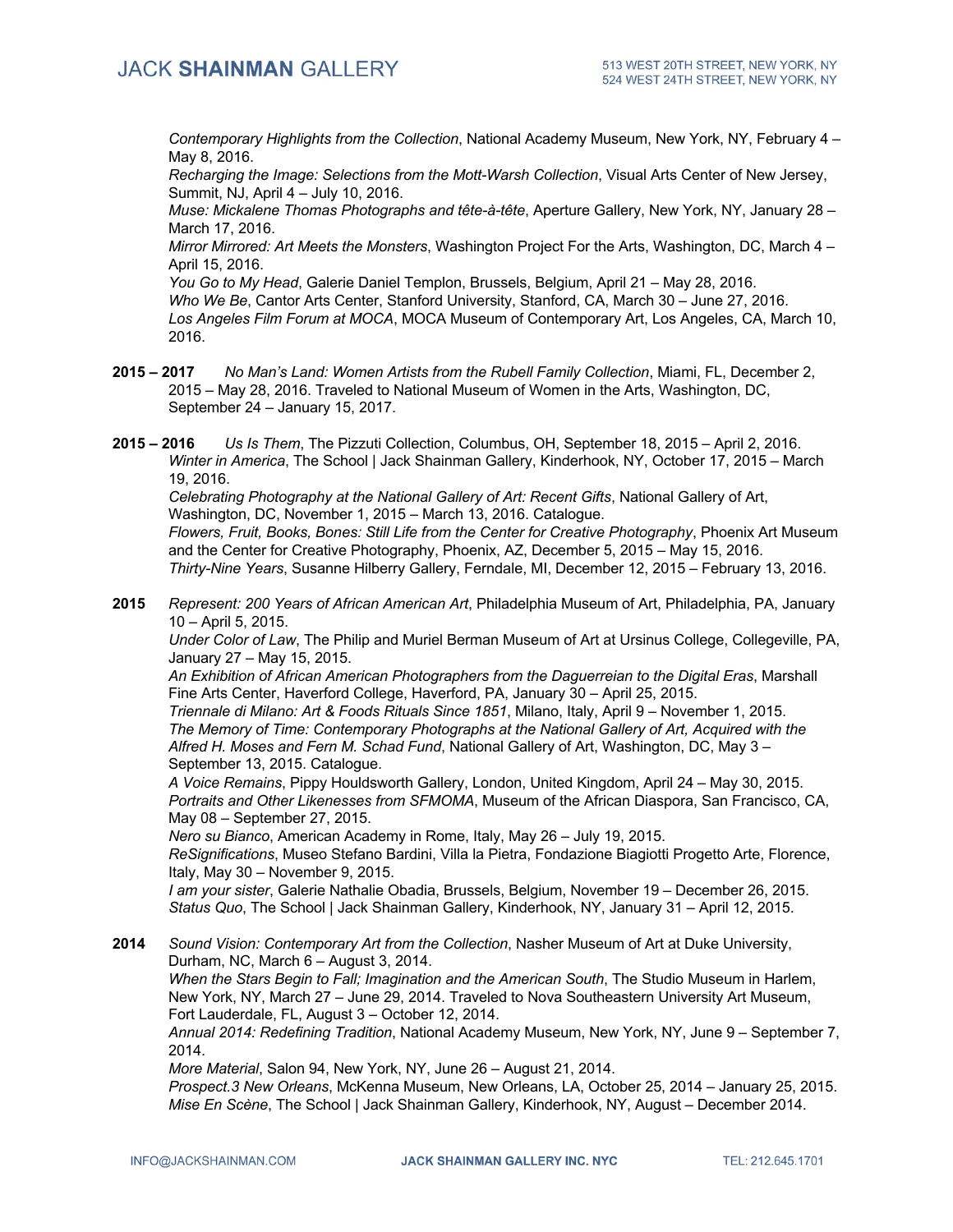*Off-Spring: New Generations*, 21c Museum Hotel, Bentonville, AR, February – August 2014.

**2013 – 2014** *Classless Society*, Tang Teaching Museum and Art Gallery, Skidmore College, Saratoga Springs, NY, September 7, 2013 – March 9, 2014. *Color! American Photography Transformed*, Amon Carter Museum of American Art, Fort Worth, TX, October 5, 2013 – January 5, 2014. *Tell it To My Heart: Collected by Julie Ault*, Artist Space, New York, NY, November 24, 2013 – February 23, 2014. Catalogue. *Everyday Epiphanies: Photography and Daily Life Since 1969*, The Metropolitan Museum of Art, New York, NY, through January 25, 2014. **2013** *POP Goes the Easel: Pop Art and its Progeny*, Lyman Allyn Art Museum, New London, CT, opened March 1, 2013.

*LOOK3 Festival of the Photograph*, Charlottesville, VA, June 13 – 15, 2013. *Etched in Collective History*, Birmingham Museum of Art, AL, August 18 – November 17, 2013. Catalogue.

Pitzer College Art Galleries, Claremont, CA, September 19 – December 5, 2013. *Lunch with Olympia*, Yale University School of Art, New Haven, CT, September 20 – November 22, 2013. Curated by Carl Armstrong and Robert Storr. *Seven Sisters*, Jenkins Johnson Gallery, San Francisco, CA, October 3 – December 7, 2013.

*Glyphs: Acts of Inscription*, Pitzer College Art Galleries, Claremont, CA, September 19 – December 5, 2013.

**2012 – 2013** *This Will Have Been: Art, Love & Politics in the 1980s*, Museum of Contemporary Art Chicago, IL, February 11 – June 3, 2012. Traveled to Institute of Contemporary Art Boston, MA, June 30 – September 30, 2012; Walker Art Center, Minneapolis, MN, October 26, 2012 – January 27, 2013. Catalogue.

*Blues for Smoke*, The Geffen Contemporary at MOCA, Los Angeles, CA, October 20, 2012 – January 7, 2013. Traveled to The Whitney Museum of American Art, New York, NY, February 7 – April 28, 2013; Wexner Center for the Arts, The Ohio State University, Columbus, OH, September 21 – December 29, 2013. Organized by Bennett Simpson and presented at The Museum of Contemporary Art. Catalogue.

*Radical Presence: Black Performance in Contemporary Art*, Brown Foundation Gallery, Contemporary Arts Museum Houston, TX, November 17, 2012 – February 15, 2013.

*Feminist And…*, Mattress Factory, Pittsburgh, PA, September 7, 2012 – May 26, 2013. Curated by Hilary Robinson, PhD.

**2012** *African Americans and the American Scene, 1929–1945*, Williams College Museum of Art, Williamstown, MA, January 14 – April 22, 2012. Co-curated by Dalila Scruggs and Sandra Burton. *28 Days*, Justina M. Barnicke Gallery, University of Toronto, Ontario, Canada, January 18 – February 19, 2012.

*The Annual: 2012*, National Academy Museum, New York, NY, January 25 – April 29, 2012. *Performing for the Camera*, Arizona State University Art Museum, Tempe, AZ, February 4 – May 19, 2012. Curated by Heather Sealy Lineberry.

*Every Exit is an Entrance: 30 Years of Exit Art*, Exit Art, New York, March 23 – May 19, 2012. *The Bearden Project*, Studio Museum in Harlem, New York, NY, March 28 – May 27, 2012. *La Triennale: Intense Proximitè*, Palais de Tokyo, Paris, France, April 19 – August 27, 2012. Curated by Okwui Enwezor, Claire Staebler, Emilie Renard, Melanie Bouteloup and Abdellah Karroum. *Octagon Gallery video installation*, McNay Art Museum, San Antonio, TX, May 4 – September 2, 2012. *Cinema Remixed & Reloaded: Black Women Artists and the Moving Image Since 1970*, 11th Havana Biennial, Cuba, May 11 – June 11, 2012. Curated by Andrea Barnwell Brownlee and Valerie Cassel Oliver.

*At the Edge: Recent Acquisitions*, Berkeley Art Museum and Pacific Film Archive, Berkeley, CA, July 18 – December 23, 2012.

*Intimate Interiors*, Birmingham Museum of Art, AL, August 26 – November 18, 2012.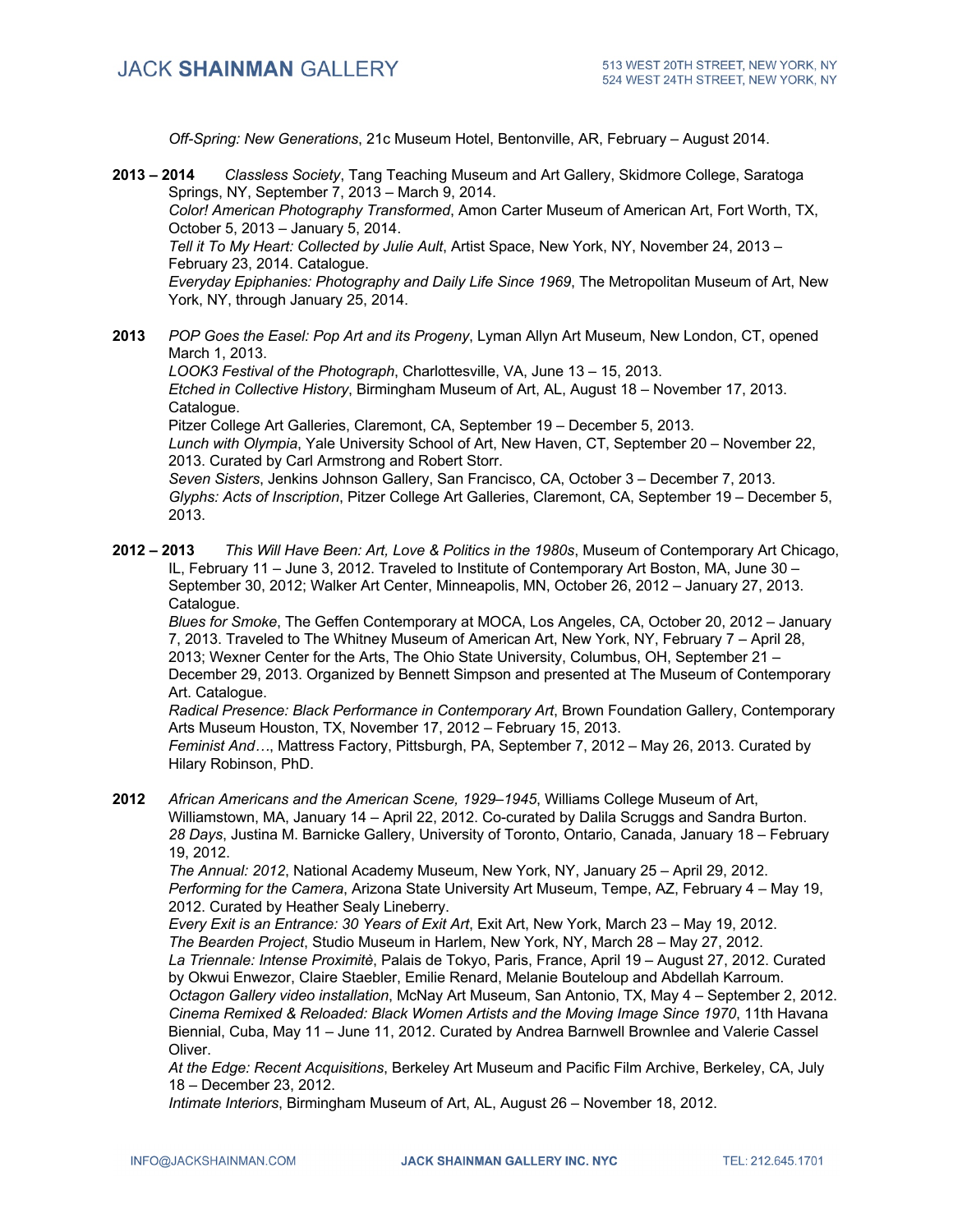*African American Art Since 1950: Perspectives from the David C. Driskell Center*, David C. Driskell Center, University of Maryland, College Park, MD, September 20 – December 14, 2012. Traveled to Taft Museum of Art, Cincinnati, OH, February 15 – April 28, 2013; The Harvey B. Gantt Center for AfricanAmerican Arts, Charlotte, NC, January 16 – June 15, 2015; Figge Art Museum, Davenport, IA, September 15, 2014 – January 4, 2015; Polk Museum of Art, Lakeland, FL, March 21 – June 29, 2015.

**2011 – 2012** *The Deconstructive Impulse: Women Artists Reconfigure the Signs of Power*, Neuberger Museum, Purchase College, Purchase, NY, January 15 – April 3, 2011. Traveled to Nasher Museum of Art, Duke University, Durham, NC, August 25 – December 5, 2011; Contemporary Arts Museum, Houston, TX, February 11 – April 29, 2012.

*Conversations: Photography from the Bank of America Collection*, Museum of Fine Arts, Boston, MA, February 9 – June 19, 2011. Traveled to Museo del Novencentro, Milan, Italy, November 30 – January 15, 2012; Irish Museum of Modern Art, Dublin, Ireland, February 22 – May 20, 2012. Catalogue. *Becoming: Photographs from the Wedge Collection*, Nasher Museum of Art, Duke University, Durham, NC, August 11, 2011 – January 8, 2012.

*Narrative Interventions in Photography*, The J. Paul Getty Museum, Los Angeles, CA, October 25, 2011 – March 11, 2012.

*The Bearden Project*, Studio Museum in Harlem, New York, NY, November 10, 2011 – March 11, 2012.

**2011** *Safety in Numbers: Images of African American Identity and Community*, Portland Art Museum, OR, January 8 – April 11, 2011.

*Stargazers: Elizabeth Catlett in Conversation with 21 Contemporary Artists*, Bronx Museum, Bronx, NY, January 27, 2010 – May 29, 2011. Catalogue.

*Embodied: Black Identities in American Art from the Yale University Art Gallery*, David C. Driskell Center, University of Maryland, College Park, MD, September 16 – October 29, 2010 and at the Yale University Art Gallery, New Haven, CT, February 18 – June 26, 2011. Organized by the Yale University Art Gallery.

*Bodyscapes*, Mechanical Hall Gallery, University of Delaware, Newark, DE, February – July 15, 2011. *Seeing Now: Photography Since 1960*, Baltimore Museum of Art, MD, February 20 – May 15, 2011. *Unsettled: Photography and Politics in Contemporary Art*, Philadelphia Museum of Art, PA, March 29 – September 9, 2011. Curated by Peter Barberie.

*You Are Here*, Community Folk Art Center, Syracuse, NY, April 8 – 23, 2011.

*Converging Voices, Transforming Dialogue: Selections from the Elliot and Kimberly Perry Collection*, University Museum, Texas Southern University, Houston, TX, May 6 – August 21, 2011. *Icon*, The Paul R. Jones Gallery, University of Alabama, Tuscaloosa, AL, August 13 – September 16, 2011.

*Constructing History: A Requiem to Mark the Moment*, Frederick Douglass Institute for African & African American Studies, University of Rochester, NY, September 14 – October 21, 2011.

- **2010 – 2012** *The Record: Contemporary Art and Vinyl*, Nasher Museum of Art, Duke University, Durham, NC, September 2, 2010 – February 6, 2011. Traveled to Institute of Contemporary Art, Boston, MA, April 15 – September 5, 2011; Miami Art Museum, FL, March 18 – June 10, 2012; Henry Art Gallery, Seattle, WA, July 14 – October 7, 2012. Curated by Trevor Schoonmaker. Catalogue.
- **2010 – 2011** *Pictures by Women: A History of Modern Photography*, The Edward Steichen Photography Galleries, The Museum of Modern Art, New York, NY, May 7, 2010 – April 18, 2011. *Embodied: Black Identities in American Art from the Yale University Art Gallery*, David C. Driskell Center, University of Maryland, College Park, MD, September 16 – October 28, 2010. Traveled to Yale University Art Gallery, New Haven, CT, February 18 – June 26, 2011. Catalogue.
- **2010** *Afro Modern: Journeys Through the Black Atlantic*, Tate Liverpool, United Kingdom, January 29 April 25, 2010.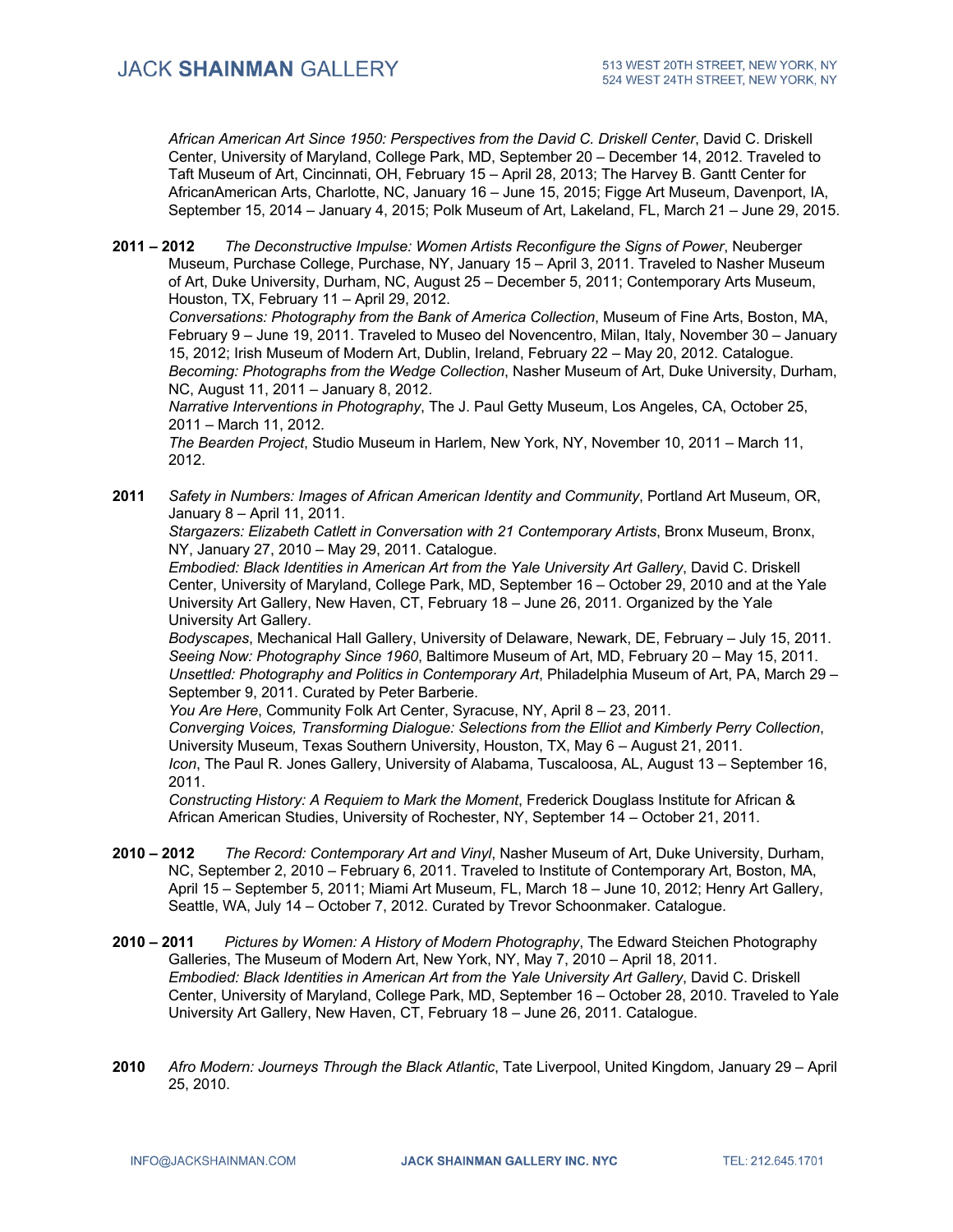*From Then To Now: Masterworks of Contemporary African American Art*, Museum of Contemporary Art, Cleveland, OH, January 29 – May 9, 2010.

*Off the Wall: Part 1 – Thirty Performative Actions*, The Whitney Museum of American Art, New York, NY, July 1 – September 19, 2010.

*Pink*, Wesleyan University, Middletown, CT.

*Summertime*, Stephan Stoyanov Gallery, New York, NY.

- **2009 – 2020** *Posing Beauty: African American Images From the 1980s to the Present*, New York University, Tisch School of the Arts, New York, NY, September 1 – October 18, 2009. Traveled to Taubman Museum of Art, Roanoke, VA, June 11 – August 22, 2010; At Gallery of Hamilton, Hamilton Ontario, January 16 – May 9, 2010; Williams College Museum of Art, Williamstown, MA, September 11 – November 21, 2010; Newark Museum, NJ, February 2 – April 28, 2011; USC Fischer Museum of Art, Los Angeles, CA, September 7 – December 3, 2011; College of Wooster Art Museum, Wooster, OH, January 15 – March 3, 2012; Everhart Museum, Scranton, PA, February 3 – April 1, 2012; Figge Art Museum, Davenport, IA, September 8 – November 2012; Spelman College Museum of Art, Atlanta, GA, September 5 – December 7, 2013; Evansville Museum, Evansville, IN, January 19 – March 16, 2014; Northwest African American Museum, Seattle, WA, April 30 – September 4, 2016; Snap! Space Orlando, FL; Mona Bismarck, Paris, France; and Mobile Museum of Art, Mobile, AL, September 2016 – December 2020. Curated by Deborah Willis. Organized by the Department of Photography & Imaging, New York University, Tisch School of the Arts.
- **2009** *Signs Taken for Wonder*, Jack Shainman Gallery, New York, NY, May 27 July 2, 2009. *The 21st Century, The Feminine Century, and the Century of Diversity and Hope*, International Incheon Women Artists Biennial (IWAB), Incheon, Korea, July 30 – August 31, 2009. *Across the Divide: Reconsidering the Other*, Illinois State Museum, Springfield, IL, August 17, 2009. Catalogue.
- **2008 – 2022** *30 Americans*, Rubell Family Collection, Miami, FL, December 3, 2008 May 30, 2009. Traveling to North Carolina Museum of Art, Raleigh, NC, March 20 – September 4, 2011; Corcoran Gallery of Art, Washington, DC, October 1, 2011 – February 12, 2012; Chrysler Museum, Norfolk, VA, March 16 – July 15, 2012; Milwaukee Art Museum, WI, June 14 – September 8, 2013; Frist Center for Visual Arts, Nashville, TN, October 11, 2013 – January 12, 2014; Contemporary Arts Center, New Orleans, LA, February 8 – June 15, 2014; Arkansas Art Center, Little Rock, AR, April 9 – June 21, 2015; Detroit Institute of Arts, MI, October 18, 2015 – January 18, 2016; Cincinnati Art Museum, OH, March 19 – August 28, 2016; Tacoma Art Museum, WA, September 24, 2016 – January 15, 2017; McNay Art Museum, San Antonio, TX, February 8 – May 6, 2018; Juliet Art Museum, Charleston, WV, May 12 – August 19, 2018; Tucson Museum of Art, AZ, October 5, 2018 – January 13, 2019; Joslyn Art Museum, Omaha, NE, February 2 – May 5, 2019; Nelson-Atkins Museum of Art, Kansas City, MO, June 1 – August 25, 2019; Barnes Foundation, Philadelphia, PA, October 27, 2019 – January 12, 2020; Honolulu Museum of Art, HI, February 22 – June 21, 2020; Albuquerque Museum, NM, October 3, 2020 – January 3, 2021; Columbia Museum of Art, SC, September 25, 2021 – January 9, 2022. Catalogue. Text by Franklin Sirmans.
- **2008 – 2009** *Color Chart: Reinventing Color, 1950 to Today*, The Museum of Modern Art, New York, NY, March 2 – May 12, 2008. Traveled to Tate Liverpool, United Kingdom, May 29 – September 13, 2009. Curated by Ann Temkin. Catalogue.

*Black Womanhood: Images, Icons, and Ideologies of the African Body*, The Hood Museum of Art, Hanover, NH, April 1 – August 10, 2008. Traveled to Davis Museum and Cultural Center, Wellesley College, MA, September 10 – December 10, 2008; San Diego Museum of Art, CA, January 31 – April 26, 2009.

*Across the Great Divide: Reconsidering the Other*, Illinois State Museum, Springfield, IL, August 15, 2008 – January 11, 2009. Traveled to Illinois State Museum, Chicago Gallery, Chicago, IL, February 9 – May 8, 2009. Curated by Robert Sill. Catalogue.

*Burning Down the House*, Brooklyn Museum, Brooklyn, NY, October 31, 2008 – April 5, 2009.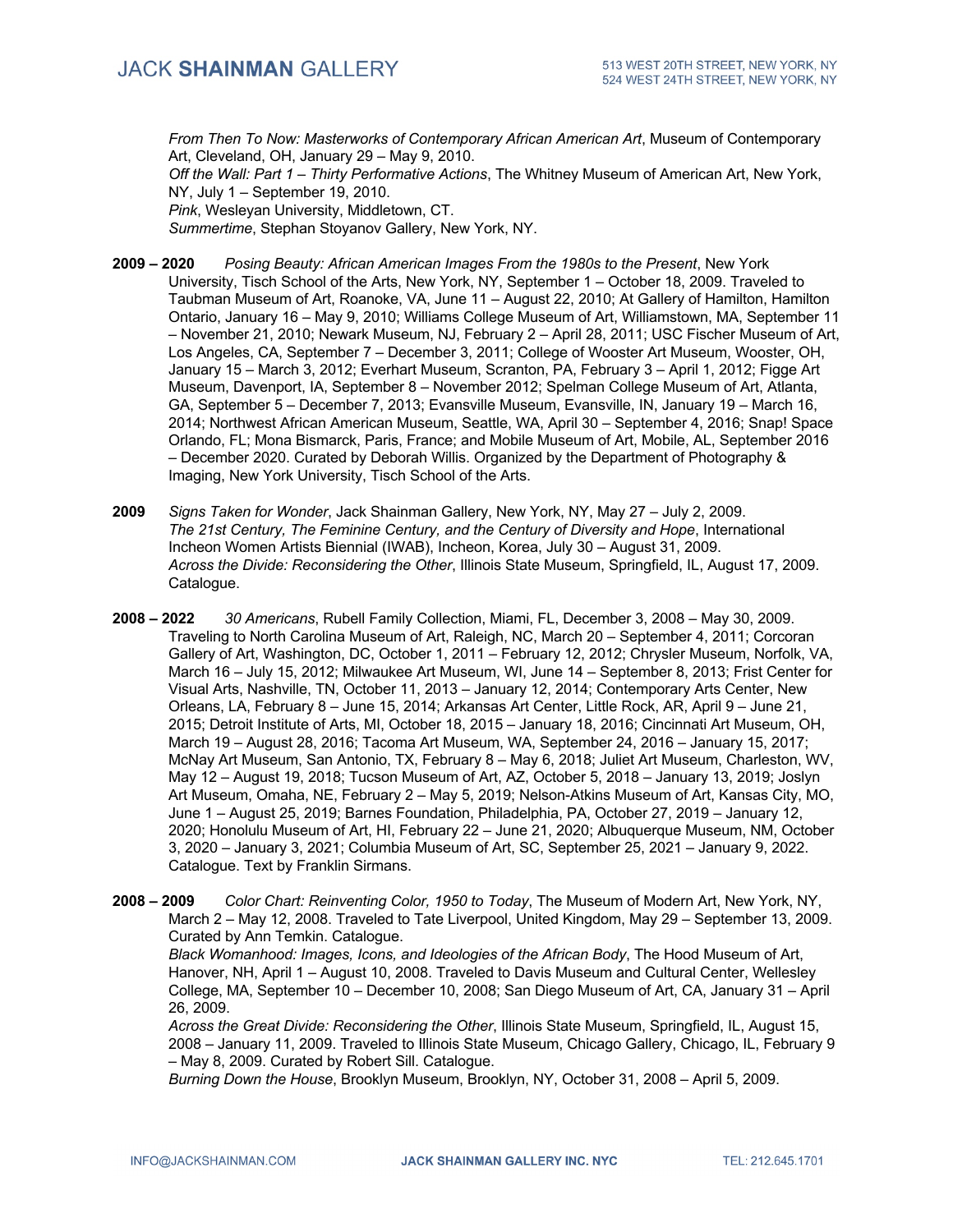**2008** *We're All in This Together*, Swarm Gallery, Oakland, CA, January 5 – February 3, 2008. *History Keeps Me Awake at Night: A Genealogy of Wojnarowicz*, P.P.O.W., New York, NY, July 10 – August 22, 2008.

*Modern Lives*, Austin Museum of Art, TX, August 30 – November 2, 2008. Curated by Dana Friis-Hansen.

*Highlights of the Permanent Collection*, The Bronx Museum of the Arts, Bronx, NY.

**2007** *Embracing Eatonville*, University of Michigan Museum of Art, Ann Arbor, MI, January 20 – March 18, 2007.

*Still I Rise: African American Art from the Collection*, Columbus Museum of Art, OH, January 26 – April 29, 2007.

*New Media / New Materials: Highlights in Contemporary Art from The Fabric Workshop and Museum*, Cincinnati Contemporary Arts Center, OH, February 2 – April 15, 2007.

*Seen Inside: The Body and Photography*, Figge Art Museum, Davenport, IA, through February 3, 2007.

*Making the Ephemeral Concrete: Directing for the Stage*, Ackland Art Museum, University of North Carolina at Chapel Hill, NC, March 14 – June 3, 2007.

*Regarding Intimacy*, The Bertha and Karl Leubsdorf Art Gallery, Hunter College, New York, NY, March 29 – May 12, 2007. Curated by Saul Robbins.

Hidden in Plain Sight, Metropolitan Museum of Art, New York, NY, May 15 – September 3, 2007. *Charlottesville Collects African American Art*, University of Virginia Art Museum, Charlottesville, VA, July 11 – August 19, 2007. Curated by Andrea Douglas.

*Kiss Kiss Bang Bang: 45 Years of Art and Feminism*, Bilbao Fine Arts Museum, Bilbao, Spain, July 11 – September 9, 2007.

*Prized Images*, Akron Museum of Art, Akron, OH, July 17 – October 14, 2007.

*Taking Possession*, University of Arkansas at Little Rock, AR, August 15 – October 10, 2007. *Blacks In and Out of the Box*, California African American Museum, Los Angeles, CA, September 13 – December 30, 2007.

*More Than One*, Vanderbilt University Fine Arts Gallery, Vanderbilt University, Nashville, TN, October 4 – December 7, 2007.

- **2006** *Black Alphabet: Contexts of Contemporary African-American Art*, Zacheta National Gallery of Art, Warsaw, Poland, September 23 – November 2006. *Group Dynamic - Portfolios, Series, and Sets*, Des Moines Art Center, Des Moines, IA.
- **2006 – 2007** *Black Panther Rank and File*, Yerba Buena Center for the Arts, San Francisco, CA, March 17 – June 2, 2006. Traveled to Southeastern Center for Contemporary Art, Winston-Salem, NC, July 21 – November 30, 2007.

*Legacies: Contemporary Artists Reflect on Slavery*, New York Historical Society, New York, NY, June 16, 2006 – January 7, 2007.

*Out of Time: A Contemporary View*, Museum of Modern Art, New York, NY, August 30, 2006 – April 9, 2007.

*The Human Touch: Selections from the RBC Dain Rauscher Art Collection*, Rockford Art Museum, Rockford, IL, October 20, 2006 – January 7, 2007.

*Photography and the Self: The Legacy of F. Holland Day*, Whitney Museum of American Art, New York, NY, December 20, 2006 – March 4, 2007.

- **2005 – 2009** *Double Exposure: African Americans Before and Behind the Camera*, Wadsworth Antheneum, Hartford, CT, 2005 – 2006. Traveled to Museum of the African Diaspora, San Francisco, CA, June 19 – September 28, 2008; DePaul University, Chicago, IL, April 16 – June 14, 2009. Curated by Lisa Henry and Frank Mitchell.
- **2005 – 2006** *Portraits of the Black Experience*, The Allen Memorial Art Museum, Oberlin, OH, September 1, 2005 – October 15, 2006.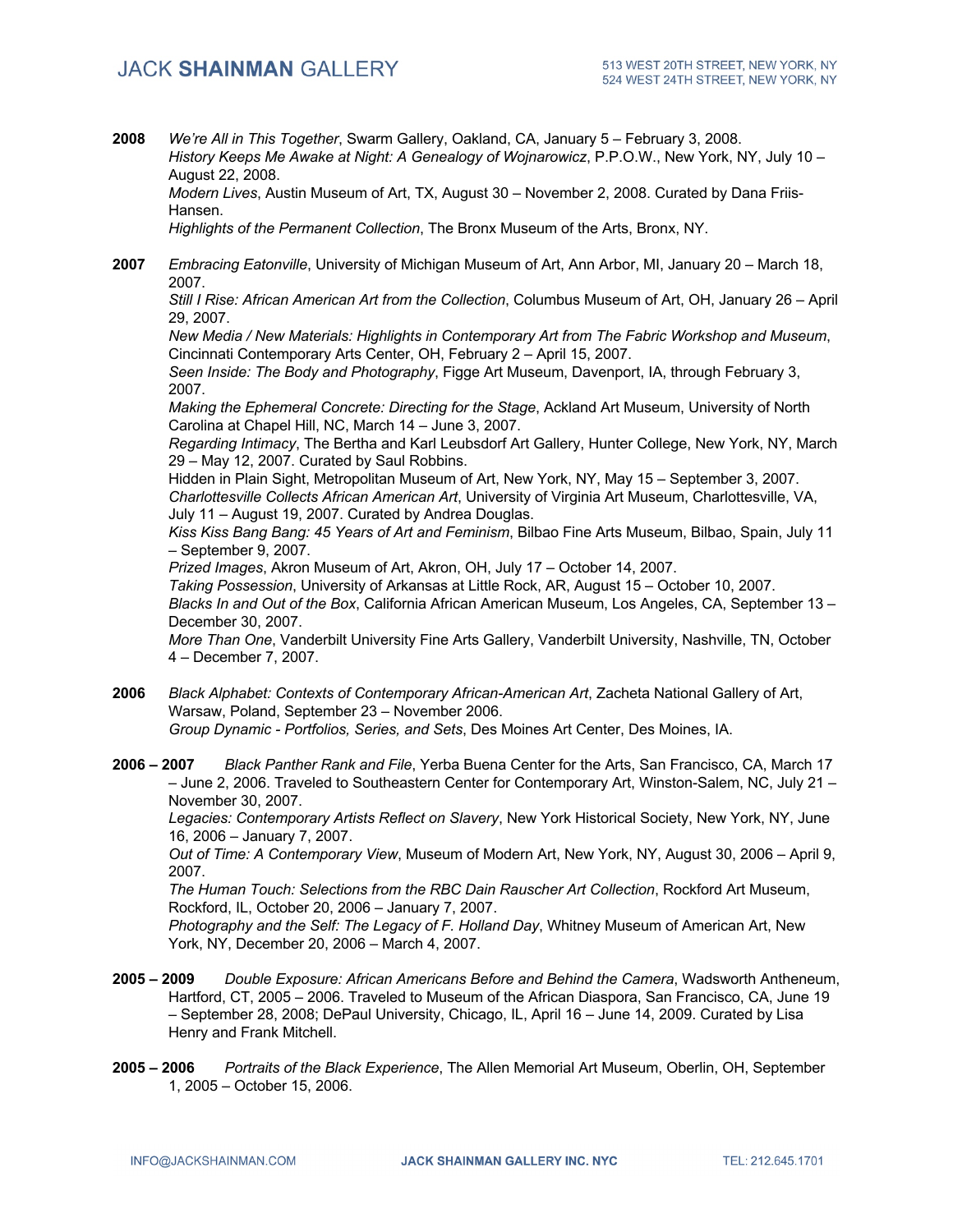- **2005** *Earth & Memory: African and African American Photography*, Elizabeth Stone Harper Gallery, Presbyterian College, Clinton, SC, January 18 – March 3, 2005. *African Queen*, The Studio Museum in Harlem, New York, NY, January 26 – March 27, 2005. *Figuratively Speaking*, Miami Art Museum, FL, February 5 – October 30, 2005. *The Whole World is Rotten*, Jack Shainman Gallery, New York, NY, February 10 – March 12, 2005. *View from Here: Contemporary Russian and American Screen Prints*, Memorial Art Gallery, Rochester, NY, August 12 – November 27, 2005. *African American Art - Photographs from the Collection*, Saint Louis Art Museum, MO.
- **2004 – 2006** *Common Ground: Discovering Community in 150 Years of Art, Selections from the Collection of Julia J. Norrell*, Corcoran Gallery of Art, Washington, DC, October 23, 2004 – January 31, 2005. Traveled to North Carolina Museum of Art, Raleigh, NC, May 7 – June 16, 2006. Catalogue. Texts by Jacquelyn Days Serwer, Paul Roth, Merry A. Foresta, and Julia J. Norrell.
- **2004 – 2005** *Perspectives @ 25: A Quarter Century of New Art in Houston*, Contemporary Arts Museum, Houston, TX, October 16, 2004 – January 9, 2005. Catalogue. *Common Ground: Discovering Community in 150 Years of Art*, Corcoran Gallery of Art, Washington, DC, October 23, 2004 – January 31, 2005.
- **2004** *Double Consciousness: Black Conceptual Art Since 1970*, Contemporary Arts Museum, Houston, TX, January 22 – April 17, 2005. Catalogue. *Social Studies: Eight Artists Address Brown V. Board of Education*, Spencer Museum of Art, Lawrence, KS, October 9 – December 5, 2004. *Beyond Compare: Women Photographers on Beauty*, BCE, Toronto, Canada. Traveled to Fairview Mall, Toronto, Canada; Lifefest, Toronto, Canada; Manulife Place, Canada; Edmonton and Chinook Centre, Calgary, Canada; Pacific Place Centre, Vancouver, Canada; Complex Desjardins, Montreal, Canada; St. Laurent Center, Ottawa, Canada; Dam Square, Amsterdam, Netherlands; Pavilhao de Portugal, Lisbon, Portugal. Presented by Dove. *Gallery Group Show*, P·P·O·W, New York, NY. *Revealed/Concealed*, Joslyn Art Museum, Omaha, NE.
- **2003 – 2004** *Through the Looking Glass: Women and Self-Representation in Contemporary Art*, The Palmer Museum of Art, Penn State University, University Park, PA, October 21, 2003 – January 2, 2004. Catalogue.

*Only Skin Deep: Changing Visions of the American Self*, organized by the International Center of Photography, New York, NY, December 12, 2003 – February 29, 2004. Traveled to Seattle Art Museum, WA; Museum of Photographic Arts, San Diego, CA; San Diego Museum of Art, CA. Catalogue.

**2003** *A Century of Collecting: African American Art in the Art Institute of Chicago*, Art Institute of Chicago, IL, February 16 – May 18, 2003. Curated by Daniel Schulman.

*Self and Soul: The Architecture of Intimacy*, Ashville Art Museum, Ashville, NC, March 7 – May 24, 2003.

*Cuba on the Verge: An Island in Transition*, International Center of Photography, New York, NY, June 6 – August 31, 2003.

*The Auroral Light: Photographs by Women from Grolier Club Members Collection*, Grolier Club, New York, NY.

*Bronx Pubic Art: The Spotlight Series*, Lehman College Art Gallery, Bronx, NY.

*Crimes and Misdemeanors: Politics in U.S. Art of the 1980s*, Lois & Richard Rosenthal Center for Contemporary Art, Cincinnati, OH*.*

*Flesh Tones: 100 Years of the Nude*, Robert Mann Gallery, New York, NY.

*Pictures from Within: American Photographs, 1958–2002*, Whitney Museum of American Art, New York, NY.

*Saturday Night/Sunday Morning*, Leica Gallery, New York, NY.

*Selections: Photography*, The Anthony Giordano Gallery, Dowling College, Oakdale, NY.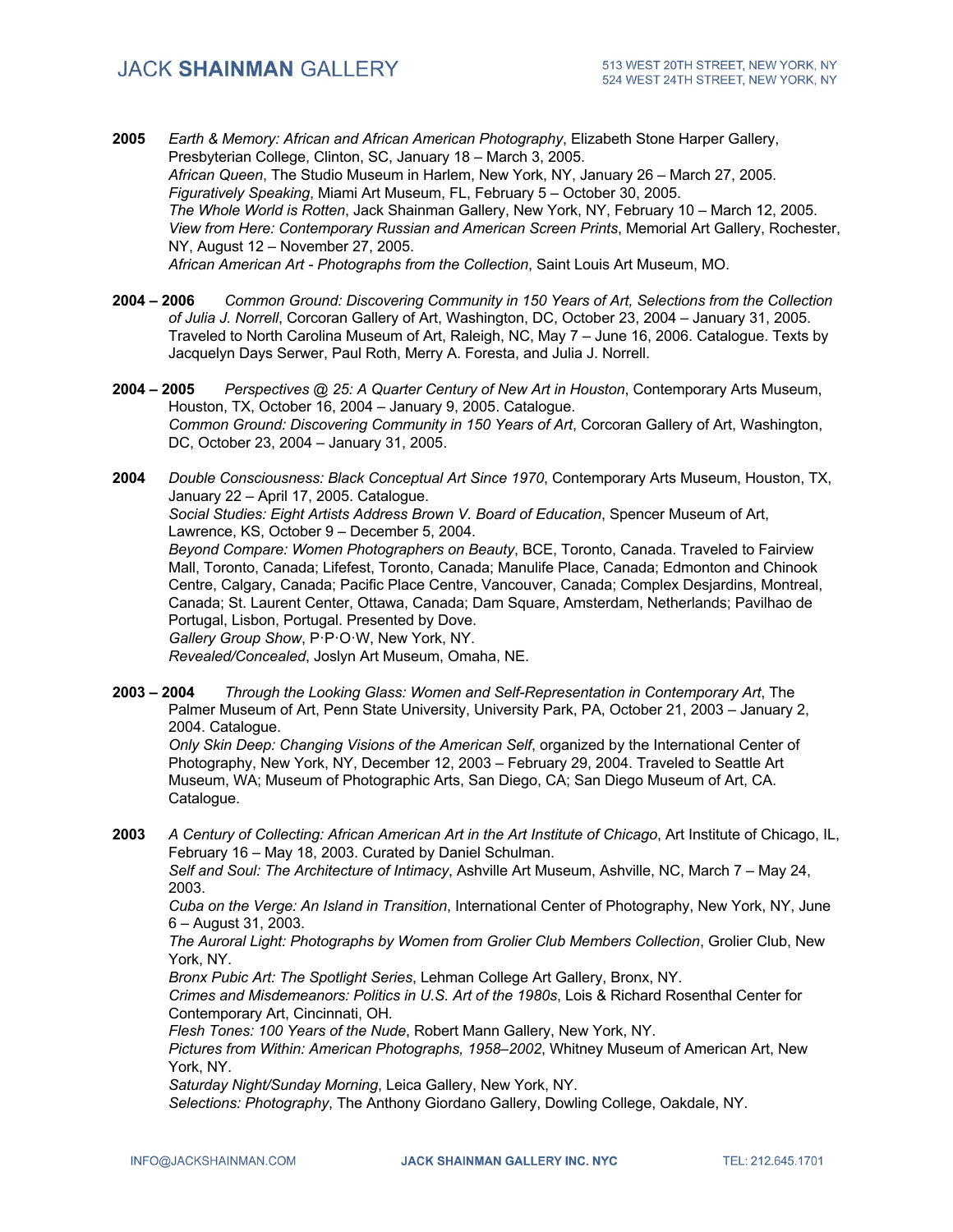*Site Specific*, Museum of Contemporary Art, Chicago, IL.

- **2002** *History Now*, Liljevalchs Konsthall and Riksutstallningar, Stockholm, Sweden. Touring Exhibition. *Jefferson Suite* as part of *Paradise Now*, Tang Museum, Skidmore College, Saratoga, NY and Regina Gouger Miller Gallery, Carnegie Melon University, Pittsburgh, PA. *Portraits as Performance*, Hand Workshop Art Center, Richmond, VA. *Seizing the Myths: Arts of Rebellion*, Resource Center for Activism and Arts, Washington, DC. *Portraits as Performance*, Hand Workshop Art Center, Richmond, VA. Jan Weiner Gallery, Kansas City, MO.
- **2001 – 2002** *Issues of Identity in Recent American Art*, Roland Gibson Gallery, SUNY, Potsdam, NY, 2001. Traveled to University Galleries, Illinois State University, Normal, IL; The Ewing Gallery of Art and Architecture, University of Tennessee, Knoxville, TN; Ben Shahn Galleries, William Paterson University, Wayne, NJ; Samek Art Gallery, Bucknell University, Lewisburg, PA, March 18 – April 4, 2002.
- **2001 – 2003** *Pictures, Patents, Monkeys, and More . . . On Collecting*, organized by Independent Curators International, New York, NY. Traveled to Western Gallery, Western Washington University, Bellingham, WA, January 19 – March 10, 2001; John Michael Kohler Arts Center, Sheboygan, WI, August 12 – October 21, 2001; Akron Art Museum, OH, November 17, 2001 – February 18, 2002; Fuller Museum of Art, Brockton, MA, June 1 – August 18, 2002; Institute of Contemporary Art, University of Pennsylvania, Philadelphia, PA, September 4 – December 15, 2002; Pittsburg Center for the Arts, PA, June 1 – August 6, 2003. Catalogue. Essays by Ingrid Schaffner, Fred Wilson, and Werner Muensterberger.

**2001** *I'm Thinking of a Place*, UCLA Hammer Museum, Los Angeles, CA, January 23 – April 15, 2001. *Photographs: A Decade of Collecting*, Metropolitan Museum of Art, New York, NY, June 5 – September 2, 2001. *Southern Exposure*, Contemporary Art Center of Virginia, Virginia Beach, VA. Traveled to Hand Workshop Art Center, Richmond, VA. *TeleVisions*, Museumsquartier, Vienna, Austria. *W*, Musée des Beaux-Arts, Dole, France.

**2000** *Blackness in Color: Visual Expressions of the Black Arts Movement*, Herbert F. Johnson Museum of Art, Cornell University, Ithaca, NY. *Collecting Ideas: Works from the Polly & Mark Addison Collection*, Denver Art Museum, CO. *Collection in Context*, The Studio Museum in Harlem, New York, NY. *Committed to the Image: A Half Century of Black Photographers in America*, Brooklyn Museum, Brooklyn, NY. *Frames of Reference: From Object to Subject*, Wesleyan University Center for the Arts, Middletown, CT. *Looking Forward*, Look Back, Ezra and Cecile Zilkha Gallery, Wesleyan University, Middletown, CT. *Love Supreme*, La Criee Contemporary Art Center, Rennes, France. *Material and Matter: Loans to and Selections from the Studio Museum Collection*, The Studio Museum in Harlem, New York, NY. *Odd Bodies*, National Gallery of Canada, Calgary, Canada. *Paradise Now*, Exit Art, New York, NY. *The Portrait in Contemporary Portrait Photography*, Hood Museum of Art, Dartmouth College, Hanover, NH. *Reflections in Black: A History of Black Photographers 1840 to the Present*, Smithsonian Anacostia

Museum of Center for African American History and Culture, Washington, DC. Touring Exhibition. *Rivers of Spirit: Art Women of the African Diaspora*, Krannert Art Museum, University of Illinois at Urbana at Urbana-Champaign, IL.

*Strength and Diversity: A Celebration of African American Artists*, Carpenter Center for the Visual Arts, Harvard University, Cambridge, MA.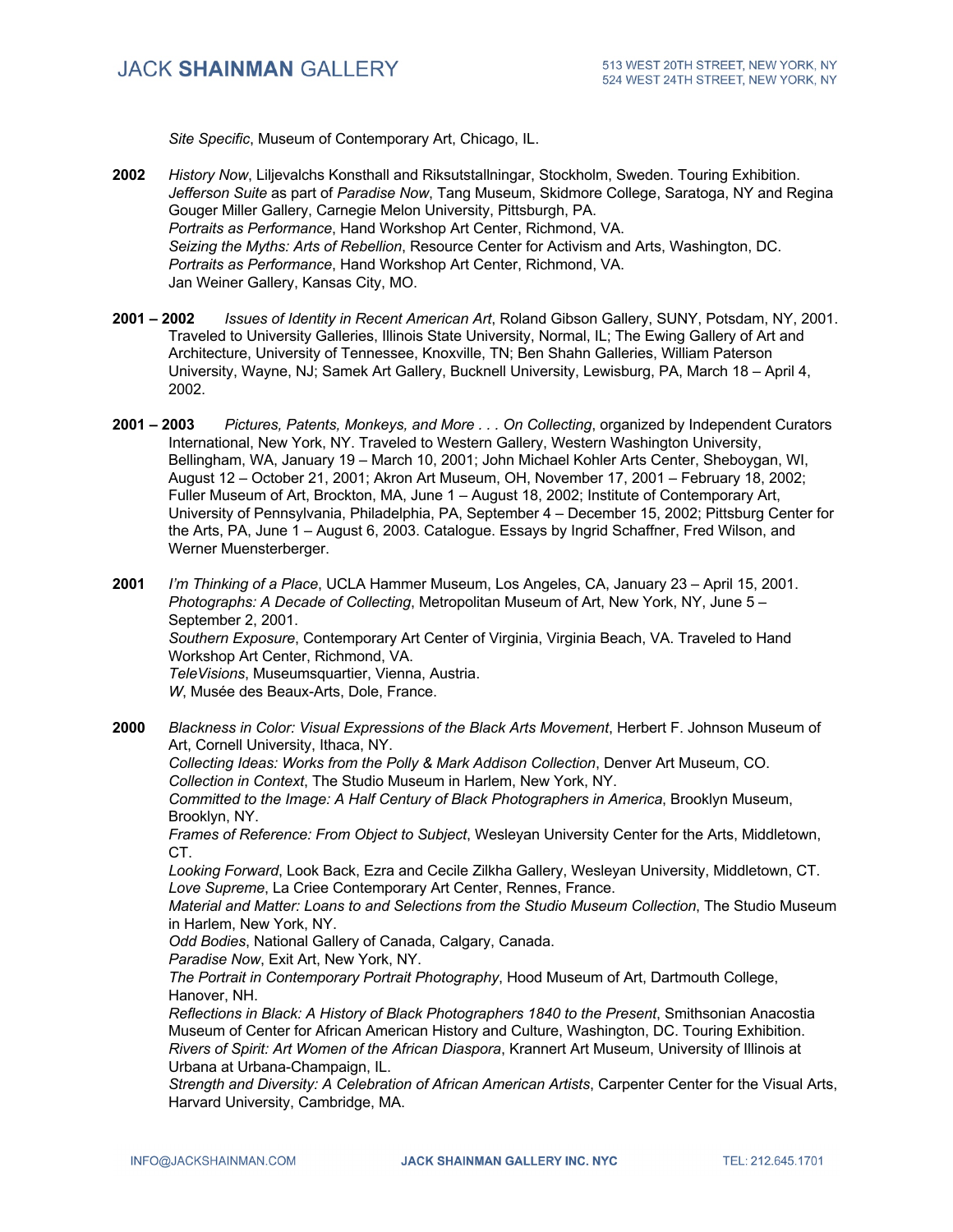*Surface and Depth, Trends in Contemporary Portrait Photography*, Hood Museum of Art, Dartmouth College, Hanover, NH.

*The View from Here: Issues of Cultural Identity and Perspective in Contemporary Russian and American Art*, Tretyakov Gallery, Moscow, Russia. *A Way with Words*, Whitney Museum of American Art at Philip Morris, New York, NY.

**1999 – 2000** *Art-Worlds in Dialogue*, Museum Ludwig, Cologne, Germany. *Artist as Patron*, Alternative Museum, New York, NY. *Female*, Wessel + O'Connor Gallery, New York, NY. *Other Narratives*, Contemporary Arts Museum, Houston, TX. *Persuasion*, Lombard-Fried Fine Arts, New York, NY. *True West*, P·P·O·W, New York, NY.

**1999** *The Art of Advocacy*, The Aldrich Museum of Contemporary Art, Ridgefield, CT. *Bearing Witness: Contemporary Works by African-American Artists*, organized by Spelman College Museum of Art, Fort Wayne, IN. Traveled to Polk Museum of Art, Lakeland, FL; Columbus Museum, Columbus, GA; African American Museum, Dallas, TX; Minnesota Museum of American Art, St. Paul, MN; Gibbes Museum of Art, Charleston, SC; Edwin A Ulrich Museum of Fine Art, Wichita, KS; Portland Museum of Art, Portland, ME; Museum of Fine Arts Houston, TX; African-American History and Cultural Museum, Fresno, CA; Washington State University, Pullman, WA. *Re/Righting History: Counternarratives by Contemporary African-American Artists*, Katonah Museum of Art, Katonah, NY.

**1998 – 1999** *Photography's Multiple Roles: Art, Document, Market, Science*, The Museum of Contemporary Photography, Chicago, IL.

**1998** *Alternating Currents*, the Johannesburg Biennial, Johannesburg, South Africa. *Changing Spaces*, Detroit Institute of Art, MI. *Claustrophobia: Disturbing the Domestic in Contemporary Art*, Ikon Gallery, Birmingham, England. Traveling Exhibition. *Four Decades*, P·P·O·W, New York, NY. *Histories (Re)membered*, The Bronx Museum of Art, Bronx, NY. *In Visible Light*, Moderna Museet, Stockholm, Sweden. *Making Pictures: Women and Photography, 1975–Now*, Toale Gallery, Boston, MA. *No Small Feat*, Rhona Hoffman Gallery, Chicago, IL. *Original Visions: Women, Art and the Politics of Gender*, Boston College Museum of Art, Boston, MA. *A Palette in a Pen's World*, Georgia Museum of Art, Acworth, GA. *Tell Me a Story: Narration in Contemporary Painting and Photography*, Centre National d'Art Contemporain de Grenoble, Grenoble, France. *Years Ending in Nine*, The Museum of Fine Arts, Houston, TX.

**1996 – 1997** *Burning Issues: Contemporary African American Art*, Fort Lauderdale Museum of Art, FL, October 25, 1996 – January 5, 1997. Curated by Laurence Palmer. Catalogue. Text by AM Weaver.

**1996** *Act/Language: Power and Display*, The Institute for Research on the African Diaspora in the Americans and the Caribbean, Y Building, City University of New York, New York, NY. Embedded Metaphor, Independent Curators International, John and Mable Ringling Museum of Art, Sarasota, FL. Traveled to Western Gallery, Western Washington University, Bellingham, WA; Bowdoin College Museum of Art, Brunswick, ME; Virginia Beach Center for the Arts, Virginia Beach, VA; Ezra and Cecile Zilkha Gallery, Wesleyan University, Middletown, CT; Pittsburgh Center for the Arts, Pennsylvania. Curated by Nina Felshin.

*From Here I Saw What Happened and I Cried*, Bienale Firenze 96, Florence, Italy. *Gender-Beyond Memory*, Tokyo Metropolitan Museum of Photography, Tokyo, Japan. Curated by Michiko Kasahara.

*Herkunft*, Winterthur Fotomuseum, Winterthur, Switzerland. Curated by Urs Stahel.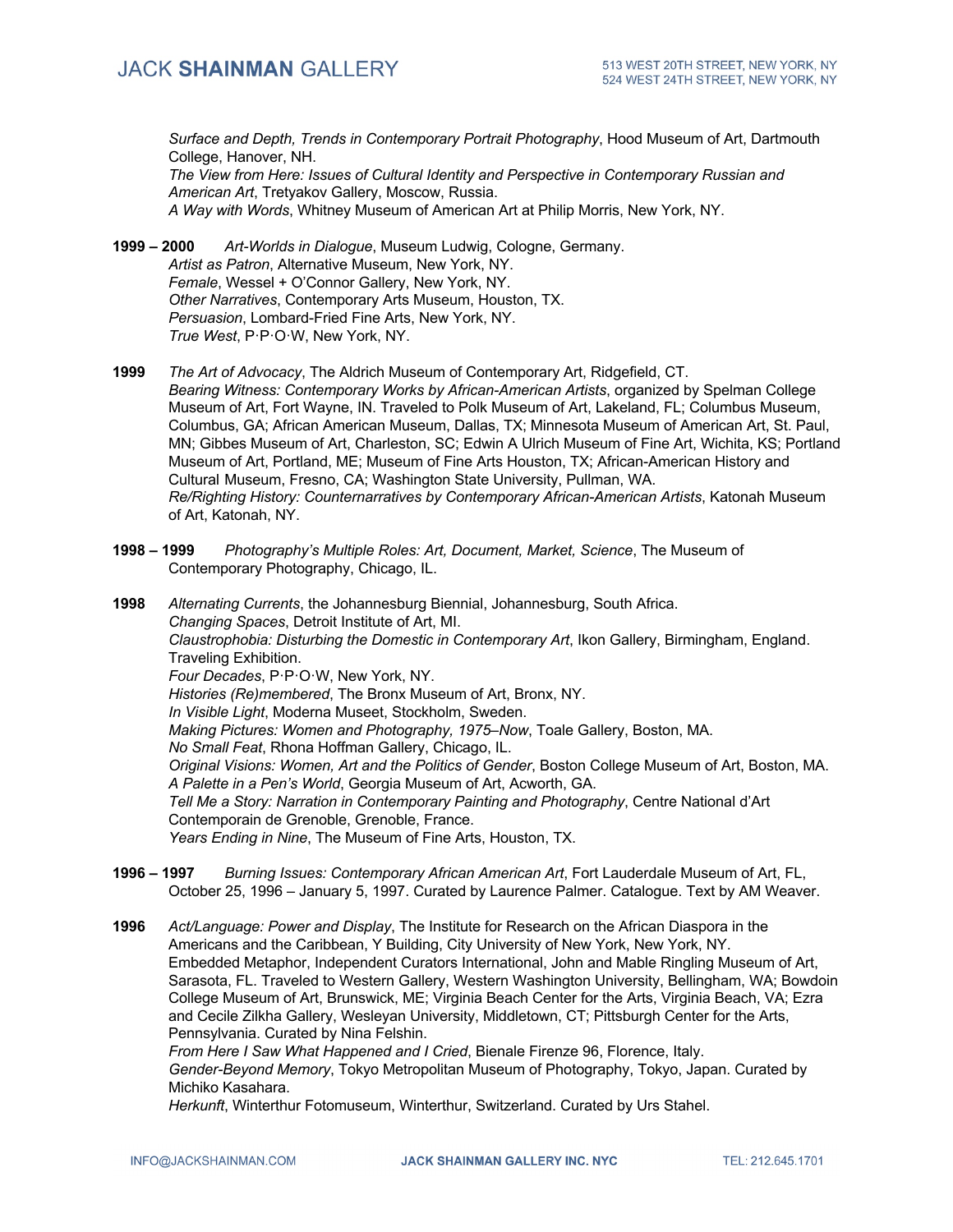*Inclusion/Exclusion: Art in the Age of Post Colonialism and Global Migration*, Steirischer Herbst, Graz, Austria.

*Inside the Visible*, Institute of Contemporary Art, Boston, MA; The National Museum of Women in the Arts, Washington, DC. Traveled Internationally.

*Tragic Wake: The Legacy of Slavery and the African Diaspora in Contemporary Art*, Spirit Square Center for Arts and Education, Middletown McMillan Gallery, Charlotte, NC.

*Transforming the Social Order*, Tyler Galleries, Tyler School of Art, Temple University, Philadelphia, PA.

- **1995 – 2000** *It's Only Rock and Roll: Rock and Roll Currents in Contemporary Art*, organized by Phoenix Museum of Art, AZ. Traveled to Contemporary Arts Center, Cincinnati, OH, 1995 – 1996; Lakeview Museum of Arts and Sciences, Peoria, IL, 1996; Virginia Beach Center of the Arts, Virginia Beach, VA, 1996; Tacoma Art Museum, Tacoma, WA, 1996; Jacksonville Museum of Art, FL, 1996; Bedford Gallery, Regional Center for the Arts, Walnut Creek, CA, 1996 – 1997; Phoenix Art Museum, AZ, 1997; North Carolina Museum of Art, Raleigh, NC, 1997; Lowe Art Museum, University of Miami, FL, 1997 – 1998; Milwaukee Art Museum Milwaukee, WI, 1998; Arkansas Art Center, Little Rock, AR, 1998; Fresno Metropolitan Museum, Fresno, CA, 1998; Austin Museum of Art, TX, 1999 – 2000.
- **1995** *'95 Kwangju Biennale*, Seoul, Korea. *Art About Life: Contemporary American Culture*, Fine Arts Gallery, Indiana University, Bloomington, IN. *StoryLand: Narrative Vision and Social Space*, Walter Phillips Gallery, The Banff Center for the Arts, Banff, Canada.
- **1994 – 1995** *Black Male, Representations of Masculinity in Contemporary American Art*, The Whitney Museum of American Art, New York, NY. Traveled to The Armand Hammer Museum of Art, Santa Monica, CA.

*Imagining Families: Images and Voices*, The Smithsonian Institution, Washington, DC.

**1994** *Equal Rights and Justice: Reflections on Rights*, High Museum of Art, Atlanta, GA, May 24 – August 28, 1994.

*Bad Girls, Part 1*, The New Museum of Contemporary Art, New York, NY.

*Gesture and Pose*, Museum of Modern Art, New York, NY.

*Who's Looking at the Family?*, Barbican Art Gallery, Barbican Centre, London, United Kingdom. *Women's Representation of Women*, organized by Sapporo American Center Gallery, Sapporo, Japan. Traveled to Aka Renga Cultural Center, Fukuoka City, Japan; Kyoto International Community House, Kyoto, Japan; Aichi Prefectural Contemporary Arts Center, Japan; Spiral Arts Center, Tokyo, Japan.

- **1993 – 1994** *States of Loss: Migration, Displacement, Colonialism, and Power*, Jersey City Museum, NJ. *The Theater of Refusal: Black Art and the Mainstream Criticism*, organized by the Fine Arts Gallery, University of California, Irvine, CA. Traveled to University of California, Davis; University of California, Riverside, CA.
- **1993** *1920: The Subtlety of Subversion/The Continuity of Intervention*, Exit Art/The First World, New York, NY.

*Contemporary Women Artists and the Issue of Identity, My/Self: Your/Other*, Castle Gallery, College of New Rochelle, NY.

*Enlightenment*, Revolution, A Gallery Project, Ferndale, MI.

*Image Makers*, Nassau County Museum, Roslyn, NY.

*Perceptions and Visions of the African American Photographer*, Rockland Community College, Nyack, NY.

*Personal Narratives*, SECCA, Winston–Salem, NC.

*The Stationary Store*, Renée Fatouhi Gallery, East Hampton, NY.

*There is a World Through Our Eyes: Expanding the Boundaries of Spirituality, Belief and Movement*, Rockland Center for the Arts, Nyack, NY.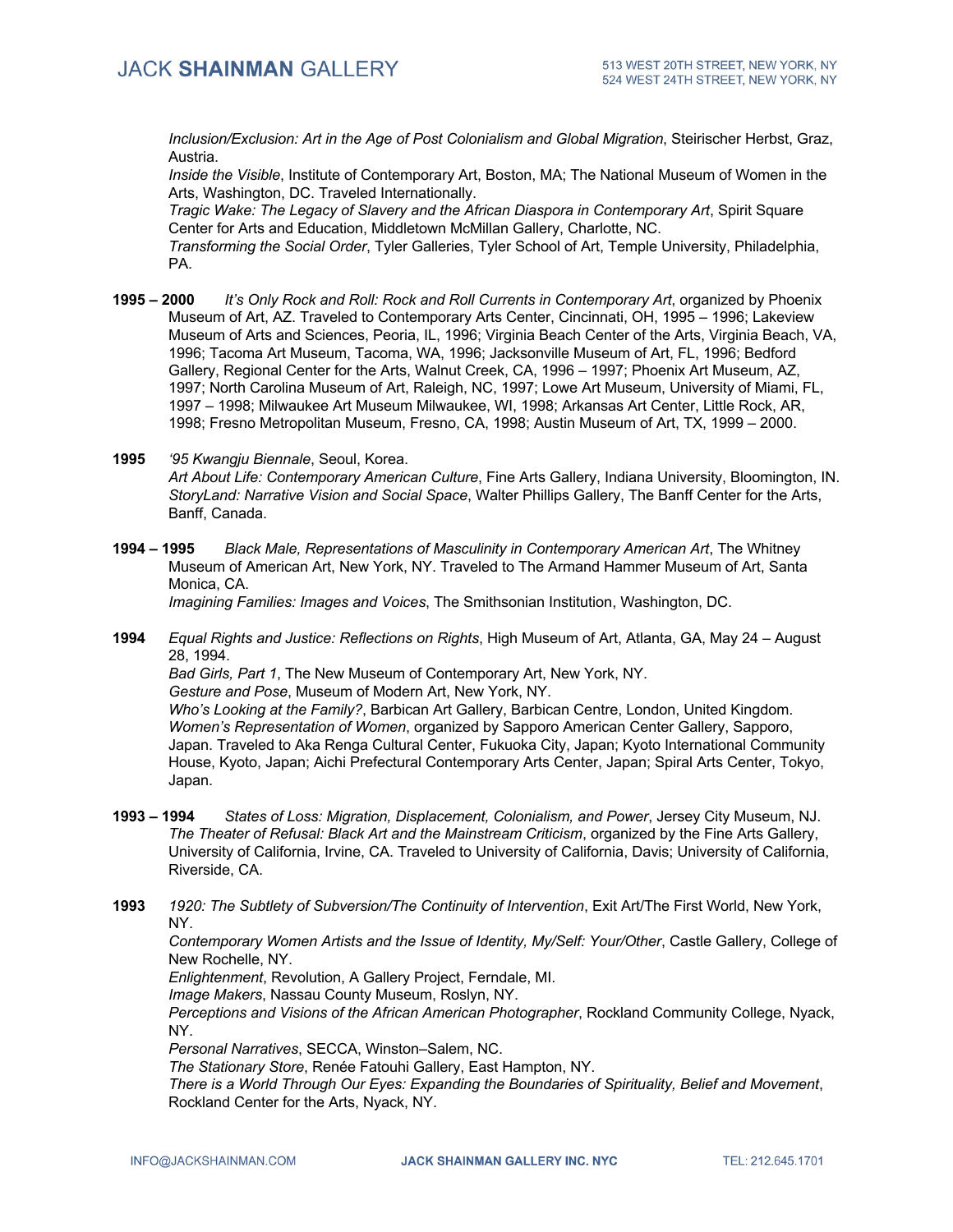*Urban Masculinity*, Longwood Arts Center, Bronx, NY.

**1992 – 1994** *Fictions of the Self: The Portrait in Contemporary Photography*, Weatherspoon Art Gallery, University of North Carolina, Greensborough, NC. Traveled to Herter Art Gallery, University of Massachusetts, Amherst, MA. *Mis/Taken Identities*, organized by University Art Museum, University of California, Santa Barbara, CA.

Traveled to Museum of Folkwang, Essen, Germany; Forum Stadtpark, Graz, Austria; Neues Museum of Modern Art, Humlebaek, Denmark; Western Gallery, Western Washington University, Bellingham, Washington.

*Photography: Expanding the Collection*, Whitney Museum of American Art, New York, NY.

- **1991 – 1992** *Center Margin*, organized by Howard Yezerski Gallery, Boston, MA, 1991. Traveled to SUNY at Fredonia, NY, 1992.
- **1992** *Art, Politics, and Community*, organized by William Benton Museum of Art, University of Connecticut, Storrs, CT. Traveled to Tyler School of Art, Temple University, Elkins Park, PA. *Center Margins*, Michael C. Rockefeller Arts Center, SUNY Fredonia, Fredonia, NY. *Dirt and Domesticity: Constructions of the Feminine*, Whitney Museum of American Art, New York, NY. *Disclosing the Myth of Family*, The School of the Art Institute of Chicago, Betty Rymer Gallery, Chicago, IL. *Origins and Evolutions*, in association with the National Black Arts Festival, Nexus Contemporary Art Center, Atlanta, GA. *Present Tense*, Fine Arts Center, University of Wisconsin, Milwaukee, WI. *Schwarze Kunst: Konzepte zur Politik und Identitat*, Neue Gesellschaft fur bildende Kunst, Berlin, Germany. *Vote*, Terry Dintenfass Gallery, New York, NY. Center for Creative Photography, The University of Arizona, Tucson, AZ.
- **1991** *1992: Conquests Do Not Belong Only to the Past*, Intar Gallery, New York, NY. *Affirmative Re-Actions*, curated by Ellen Lawrence, College of the Holy Cross, Worcester, MA. *The Art of Advocacy*, curated by Ellen O'Donnell Rankin, The Aldrich Museum, Ridgefield, CT. Artists of Conscience: 16 Years of Social and Political Commentary, Alternative Museum, New York, NY.

*At the End of the Day*, Randy Alexander, New York, NY.

*Carrie Mae Weems and Jeffrey Hoone*, Camerawork, London, United Kingdom.

*Currents*, Institute of Contemporary Art, Boston, MA.

*Disputed Identities*, organized by Presentation House Gallery, North Vancouver, British Columbia, Canada. Traveled to California Museum of Photography, Riverside, CA.

*No Laughing Matter*, organized by Independent Curators International, University of North Texas, Denton, TX. Traveled to Alberta College Art Gallery, Calgary, Alberta, Canada; Art Gallery, Halifax, Nova Scotia; Sheldon Memorial Art Gallery, Lincoln, NE; Tufts University Art Gallery, Medford, MA. *Of Light and Language*, Pittsburgh Center for the Arts, Pittsburgh, PA.

*Outspoken Women*, Intermedia Arts, Minneapolis, MN.

*Pleasures and Terrors of Domestic Comfort*, organized by The Museum of Modern Art, New York, NY. Traveled to The Los Angeles County Museum of Art, Los Angeles, CA; Baltimore Museum of Art, MD; Contemporary Arts Center, Cincinnati, OH.

*Reframing the Family*, Artists Space, New York, NY.

*Sexuality, Image and Control*, Houston Center for Photography, Houston, TX.

*Through the Kitchen Door*, NAME, Chicago, IL.

*Whitney Biennial*, The Whitney Museum of American Art, New York, NY.

**1990** *Spent: Currency, Security, and Art on Deposit*, Marine Midland Bank in conjunction with The New Museum of Contemporary Art, New York, NY, October 1990. *Biological Factors*, Nexus Gallery, Atlanta, GA, March/May 1990. *Black Women Photographers*, Ten-8, London, United Kingdom.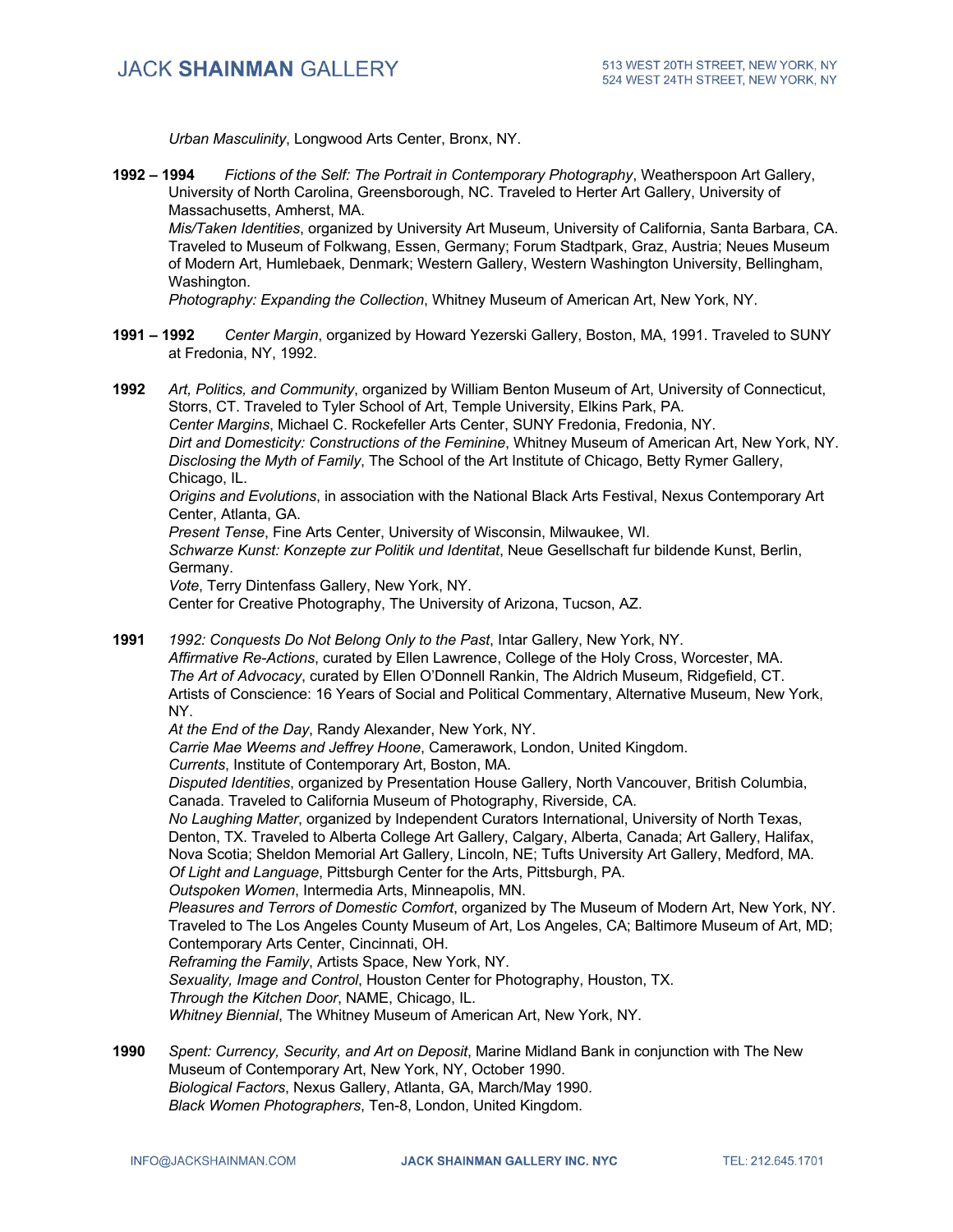*Cultural Diversity*, Southern Illinois University, Carbondale, IL. Traveled to School 33 Art Center, Baltimore, MD. *The Empire's New Clothes*, Camerawork, London, United Kingdom. *Group Exhibition*, Camera Work, San Francisco, CA. *Other Voices*, University Art Museum, Southern Illinois University, Carbondale, IL. *The Power of Words: An Aspect of Recent Documentary Photography*, P·P·O·W, New York, NY.

*Presumed Identities*, Real Art Ways, Hartford, CT.

*Recent Works*, CEPA Gallery, Buffalo, NY.

*Signs of Self: Changing Perceptions*, Woodstock Artists Association, Woodstock, NY. *Trouble in Paradise*, MIT List Visual Arts Center, Boston, MA.

*Urban Home*, Studio Museum in Harlem, New York, NY.

*Who Counts?*, Randolph Street Gallery, Chicago, IL, February/March 1990.

- **1989** *Black Photographers Bear Witness: 100 Years of Social Protest*, Williams College Museum of Art, Williamstown, MA. *Black Women Photographers*, LeMois de la Photo a Montreal, Montreal, Canada, September 1989. *Self-Portrayals*, University Art Museum, SUNY Binghamton, NY.
- **1988** *Four West Coast Photographers*, Vanderbilt University Art Gallery, Nashville, TN. *Herstory: Black Women Photographers*, Firehouse Gallery, Houston, TX. The *Other*, The Houston Center for Photography, TX. *Prisoners of Image*, 1800-1988, Alternative Museum, New York, NY.
- **1987** *Documenta B*, The Castle, Kassel, Germany. *Edict and Episode: Image as Meaning*, Installation Gallery, San Diego, CA. *Visible Differences*, Centro Cultural de la Raza, San Diego, CA.
- **1986** *America: Another Perspective*, New York University, New York, NY. *Past, Present, Future*, The New Museum, New York, NY. *People Close Up*, Fisher Gallery, University of Southern California, Los Angeles, CA. *Relations*, Los Angeles Center for Photographic Studies, Los Angeles, CA. *Social Concerns*, Maryland Institute of Art, Baltimore, MD.
- **1985** *Analysis and Passion: Photography Engages Social and Political Issues*, Eye Gallery, San Francisco, CA.
- **1981** *Multi-Cultural Focus*, Barnsdall Art Gallery, Los Angeles, CA. *Women in Photography*, Cityscape Photo Gallery, Pasadena, CA.
- **1980** *Black Artists in Los Angeles*, Brockman Gallery, Los Angeles, CA. *Contemporary Black Photographers*, San Francisco State University, San Francisco, CA. *Women's Work*, Los Angeles Women's Building, Los Angeles, CA.

## **PUBLIC COLLECTIONS**

21c Museum, Louisville, KY Akron Art Museum, OH Albright Knox Museum, Buffalo, NY The Alfond Collection of Contemporary Art for Rollins College, Winter Park, FL Amon Carter Museum of American Art, Forth Worth, TX The Art, Design & Architecture Museum, University of California, Santa Barbara, CA The Art Institute of Chicago, IL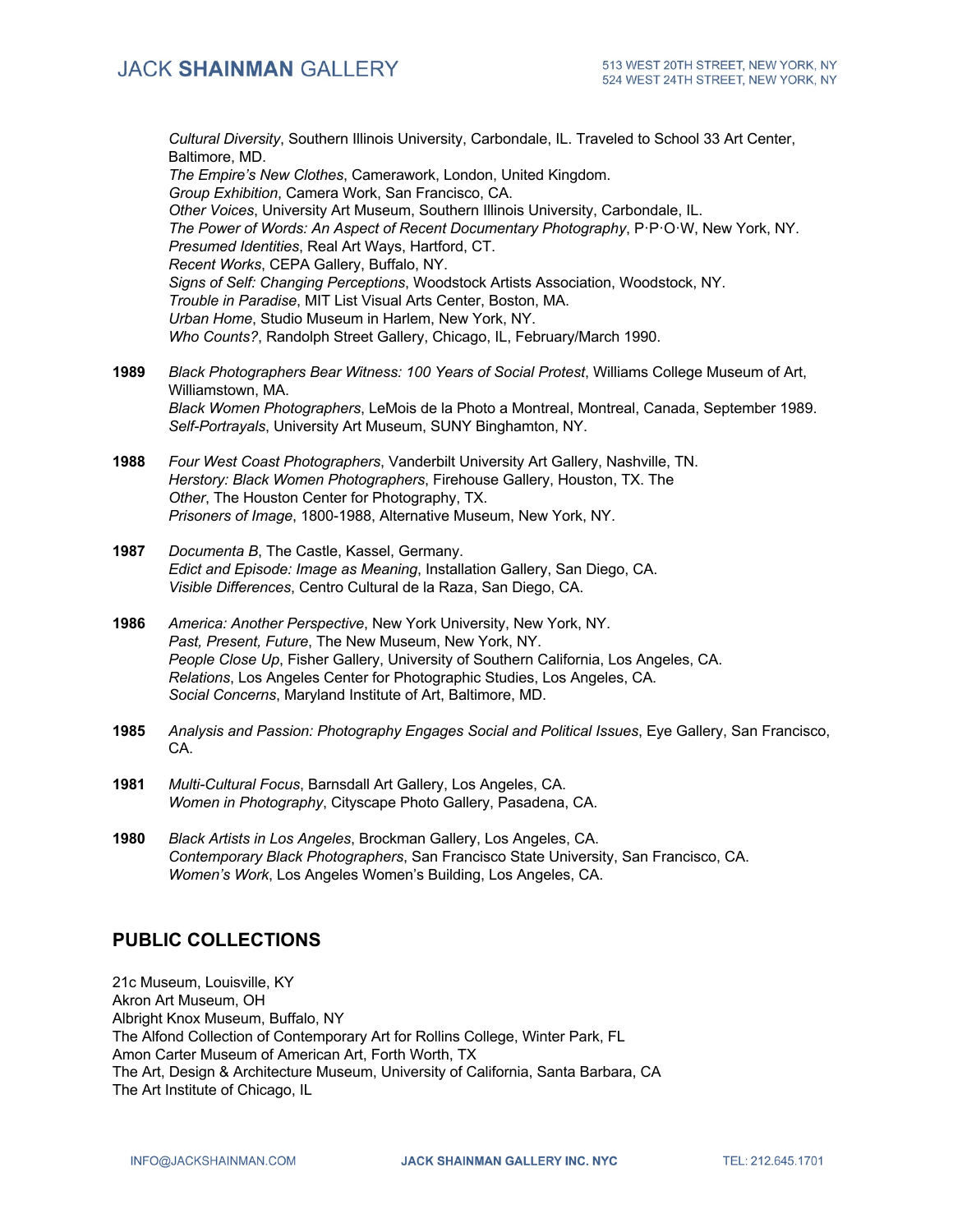Asheville Art Museum, Asheville, NC The Baltimore Museum of Art, Baltimore, MD Birmingham Museum of Art, AL Bronx Museum, NY Brooklyn Museum, NY Cantor Arts Center at Stanford University, CA Centro Andaluz de Arte Contemporaneo, Sevilla, Spain Chrysler Museum of Art, Norfolk, Virginia Colby College Museum of Art, Waterville, ME Columbus Museum of Art, Columbus, OH Currier Museum of Art, Manchester, NH Exit Art, New York, NY The Fabric Workshop and Museum, Philadelphia, PA Fotomuseum Winterthur, Winterthur, Switzerland Fine Arts Museum of San Francisco, San Francisco, CA Guggenheim Museum, New York, NY George Eastman House, Rochester, NY The Harn Museum, Gainesville, FL Huntington Museum of Art, Huntington, West Virginia Los Angeles County Museum of Art / LACMA, Los Angeles, CA LSU Museum of Art, Baton Rouge, LA Ludwig Museum, Cologne, Germany Mary and Leigh Block Museum of Art at Northwestern University, Evanston, IL Metropolitan Museum of Art, New York, NY Minneapolis Institute of Art, Minneapolis, MN MIT List Visual Arts Center, Cambridge, MA MOCA Grand Avenue, Los Angeles, CA Montgomery Museum of Fine Arts, AL MCA Chicago, IL The Museum of Contemporary Photography, Chicago, IL The Museum of Modern Art, New York, NY National Academy Museum, New York, NY National Gallery of Art, Washington, DC National Gallery of Canada, Ottawa, Canada New Britain Museum of American Art, New Britain, CT The Nelson-Atkins Museum of Art, Kansas City, MO Philadelphia Museum of Art, PA Pérez Art Museum, Miami, FL The Studio Museum in Harlem, New York, NY The RISD Museum, Providence, RI The Rubell Family Collection, Miami, FL San Francisco Museum of Modern Art, CA Santa Barbara Museum of Art, Santa Barbara, CA Seattle Art Museum, WA Sheldon Museum of Art, Lincoln, NE Smithsonian American Art Museum, Washington, D.C. Speed Art Museum, Louisville, KY Spellman College Museum of Fine Art, Atlanta, GA Spencer Art Museum, University of Kansas, Lawrence, KS Syracuse University, Syracuse, NY Telfair Museums, Savannah, GA Tang Teaching Museum and Art Gallery, Skidmore College, NY Tate Modern, London, United Kingdom Whitney Museum, New York, NY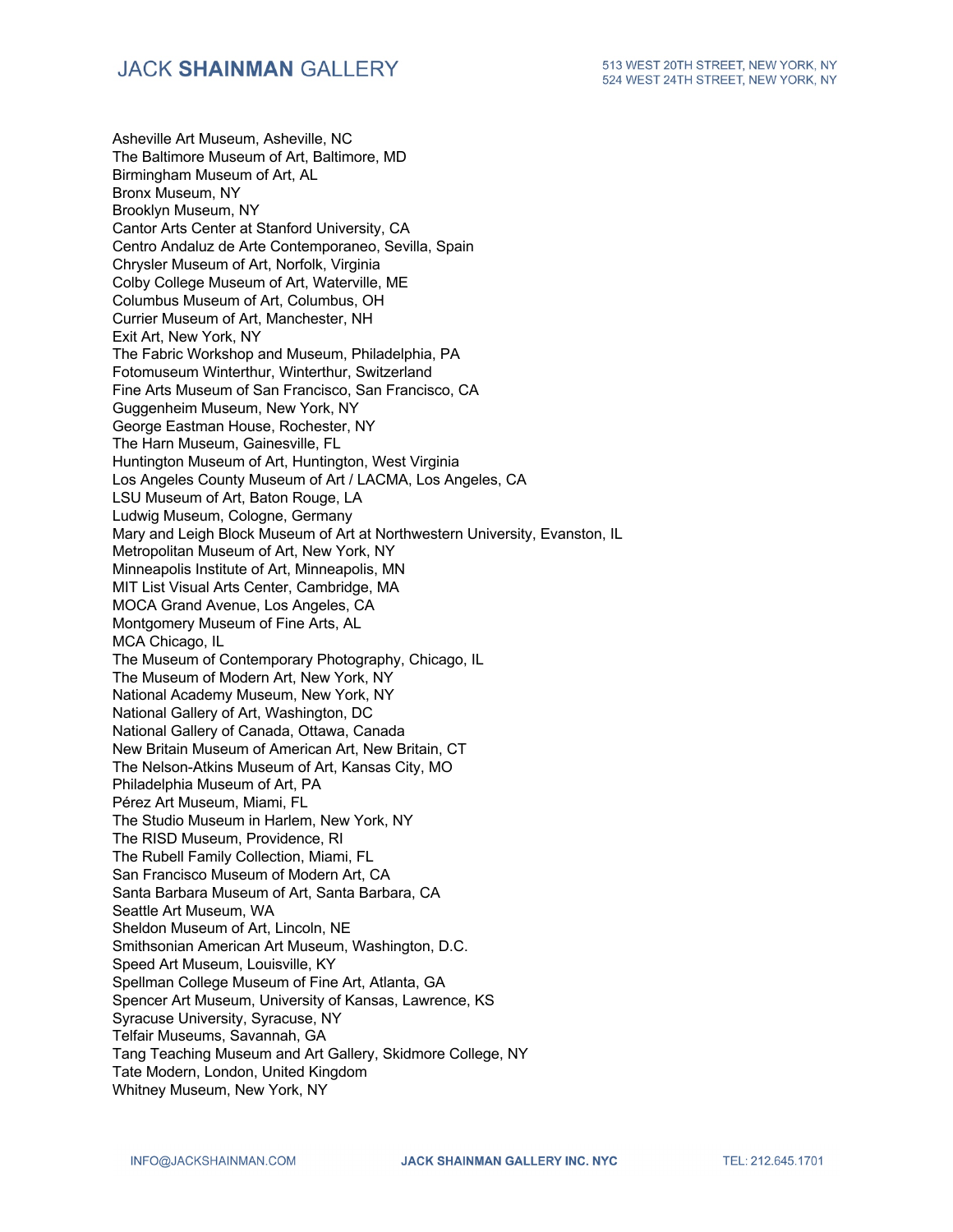Williams College Museum of Art, Williamstown, MA The University of Michigan Museum of Art, Ann Arbor, MI Virginia Museum of Art, Richmond, VA

## **AWARDS AND RESIDENCIES**

- **2017** *Ebony Magazine*, 100 Most Powerful Women of All Time Inga Maren Otto Fellowship, Watermill Center, NY
- **2016** National Artist Honoree, Anderson Ranch Arts Center, Aspen, CO Distinguished Feminist Award, College Art Association, NY
- **2015** ICP Spotlights Award, International Center of Photography, NY American Academy in Rome Gala Honoree Robert Rauschenberg Foundation Residency, Captiva, FL The Art of Change, Ford Foundation Visiting Fellow, NY W.E.B. Du Bois Medal for African and African American Studies, Cambridge, MA
- **2014** BET Honors Visual Artist Award Lucie Award for Fine Art Photography Guggenheim International Gala Honoree Mt. Holyoke Leading Woman in the Arts Residency
- **2013** Lifetime Achievement Award in the Fine Arts, Congressional Black Caucus Foundation, Washington,  $DC$ MacArthur Foundation Fellow, Chicago, IL National Academician, National Academy, NY Medal of Arts Award, US State Department Gordon Parks Foundation Award Keeper of the Flame Award, Delta Sigma Theta Sorority, Inc.
- **2012** U.S. Department of State Inaugural Medal of Arts, Art in Embassies, Washington, DC
- **2011** Honorary Doctorate, Smith College, Northampton, MA
- **2010** Arts in Embassies Madagascar, Embassory to the United Nations, and new US Embassy
- **2007** Anonymous Was a Woman Foundation, New York, NY Skowhegan Medal for Photography, Skowhegan School of Painting & Sculpture, Skowhegan, ME Honorary Degree, Colgate University, Hamilton, NY
- **2005 – 2006** Joseph H. Hazen Rome Prize Fellowship, American Academy in Rome, Italy Artist-in-Residence, Syracuse University, Syracuse, NY
- **2003** Artist in Residence, Beacon Cultural Project, Beacon, NY
- **2002** Pollack Krasner Foundation Grant in Photography (Pilot Program)
- **2001** Artist in Residence, Western Washington University, Bellingham, WA Artist in Residence, Wellesley College, Wellesley, MA Artist-in-Residence, Atlantic Center for the Arts, New Smyrna, FL
- **1997 – 1998** Philip Morris Resident, Künstlerhaus Bethanien, Berlin, Germany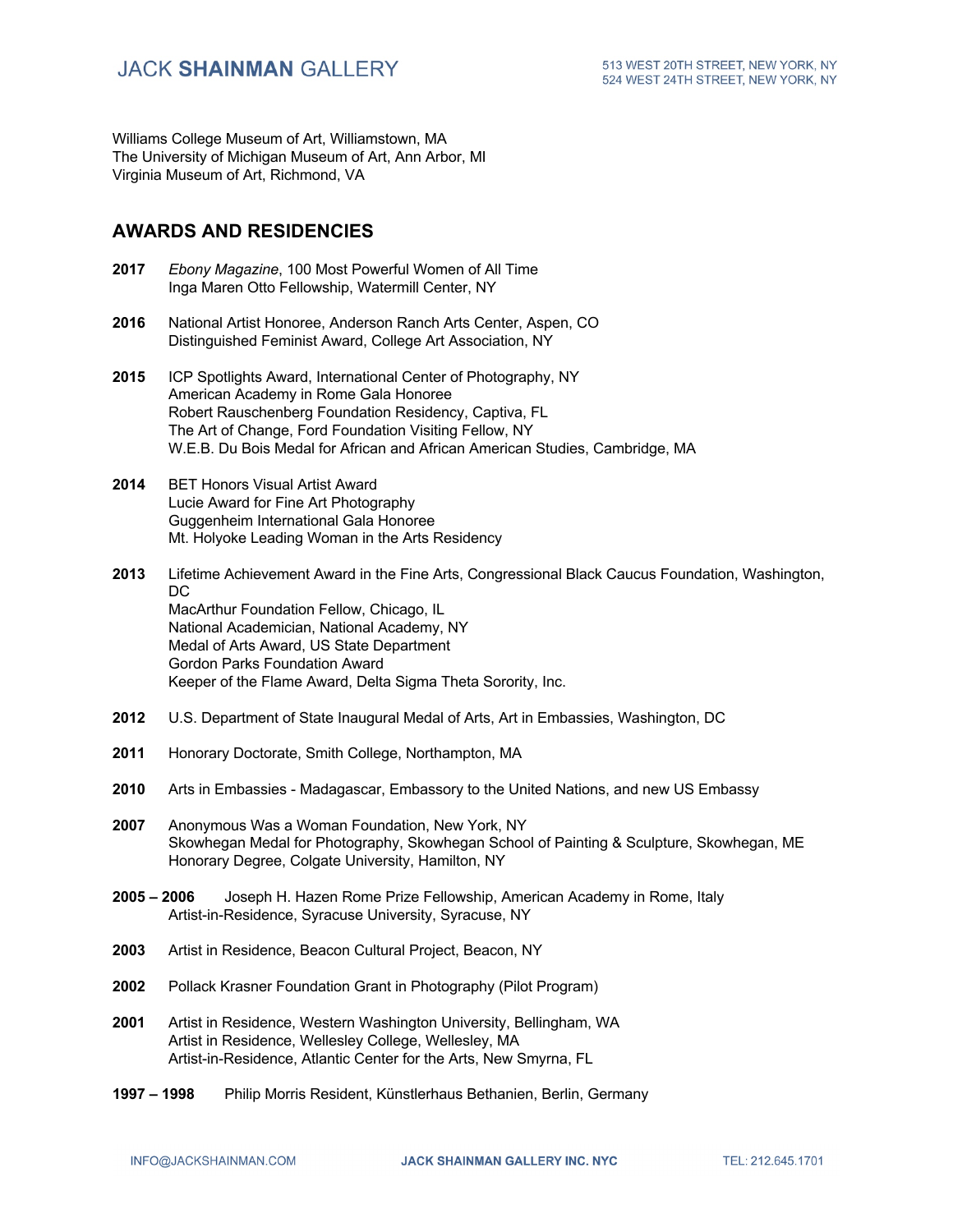- **1996** The Alpert Award for Visual Arts
- **1995** The May Ingraham Bunting Award, Radcliffe College, Cambridge, MA
- **1994 – 1995** National Endowment for the Arts Visual Arts Grant
- **1993 – 1994** Artist in Residence, Cité des Arts, Paris, France National Endowment for the Arts Fellowship Photographer of the Year, Friends of Photography, Ansel Adams Center, San Francisco, CA
- **1992** Louis Comfort Tiffany Award
- **1991** NEFA/NEA photography Fellowship Exhibition, Mills College Art Gallery, Oakland, CA **1990** Artists in Residence, Art Institute of Chicago, IL Artists in Residence, Rhode Island School of Design, RI The Engelhard Grant
- **1989** Philip Morris Resident, Künstlerhaus Bethanien, Berlin, Germany
- **1988** Artists in Residence, Light Work, Syracuse, NY Massachusetts Artists Fellowship (finalist)
- **1987** Smithsonian Fellow, Smithsonian Institution, Washington, DC
- **1986** Artist in Residence, Visual Studies Workshop, Rochester, NY
- **1983** California Arts Council Grant
- **1982** University of California Chancellor's Grant
- **1981 – 1985** University of California Fellowship Award Los Angeles Women's Building Poster Award

#### **COLLABORATIONS**

- **2011** *Operation: Activate*, anti-violence public art project with Social Studies 101 collective, Society for New Music, video in collaboration with score composed by Gregory Wanamaker, Syracuse, NY
- **2010** *Flying Toward the Sound*, with jazz pianist Geri Allen: video production and project Bellona: Destroyer of Cities, with Avant Garde Director Jay Scheib, video design and Featured Artist on Season 5 of Art21

### **TEACHING EXPERIENCE**

**2015** Diamonstein-Spielvogel Lecture Series. Carrie Mae Weems on her work and career. *The Memory of Time: Contemporary Photographs at the National Gallery of Art*. September 12, 2015.